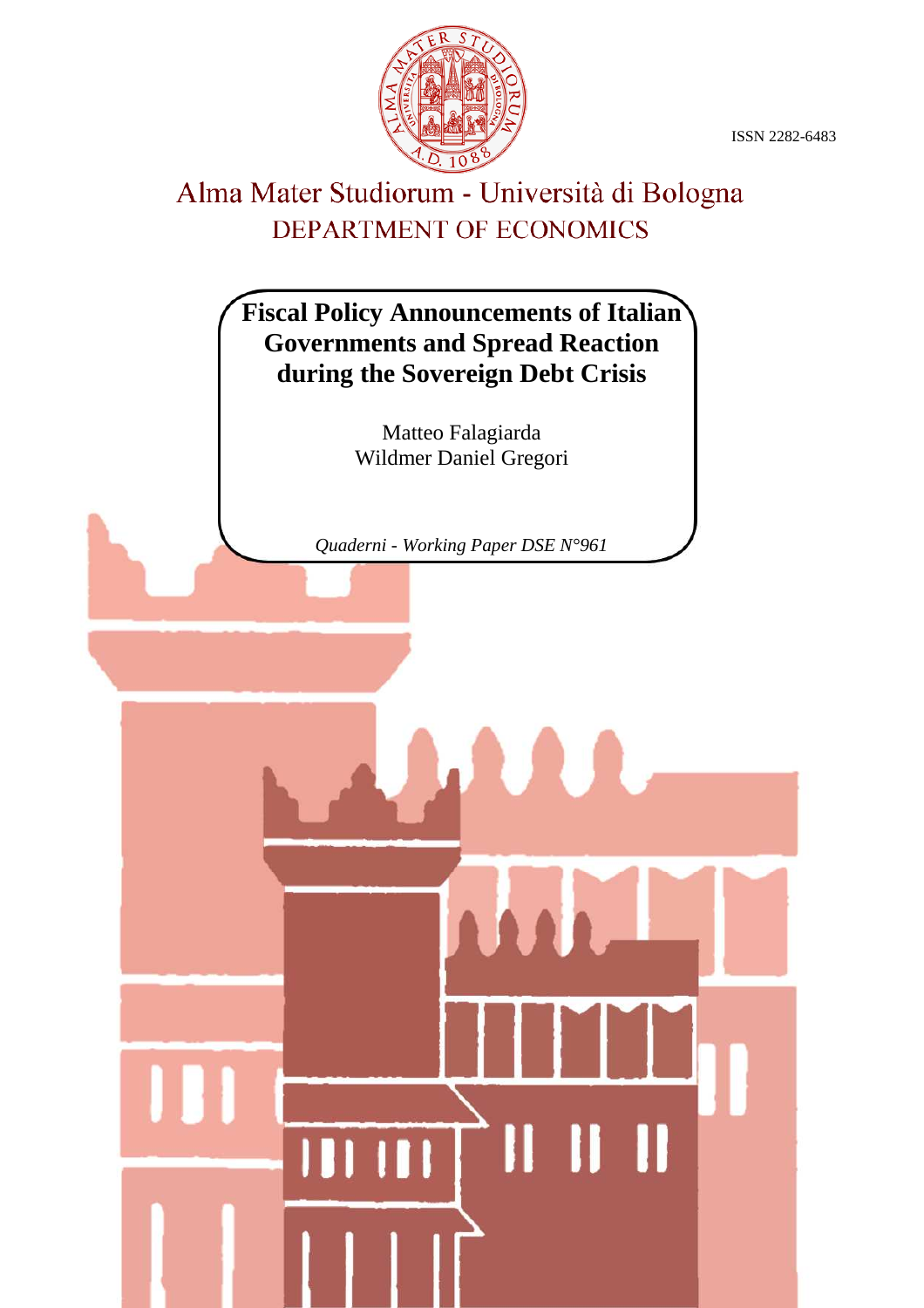# Fiscal Policy Announcements of Italian Governments and Spread Reaction during the Sovereign Debt Crisis

Matteo Falagiarda<sup>∗</sup> Wildmer Daniel Gregori†

September 2014‡

#### Abstract

This paper attempts to evaluate the effects of fiscal policy announcements by the Italian government on the long-term sovereign bond spread of Italy relative to Germany. After collecting data on relevant fiscal policy announcements, we perform an econometric comparative analysis between the three cabinets that followed one another during the period 2009-2013. The results suggest that only fiscal policy announcements made by members of Monti's cabinet have been effective in influencing the Italian spread, revealing a remarkable credibility gap between Monti's technocratic administration and Berlusconi's and Letta's governments.

JEL codes: E43, E62, G01, G12

Keywords: Fiscal policy announcements, political communication, Italian government, sovereign debt crisis, interest rate spread, GARCH models

<sup>∗</sup>Department of Economics, University of Bologna. E-mail: matteo.falagiarda2@unibo.it

<sup>†</sup>Department of Economics, University of Bologna. E-mail: wildmer.gregori@unibo.it

<sup>‡</sup>We thank Massimo Bordignon and Paolo Manasse for valuable suggestions. Any errors remain our responsibility.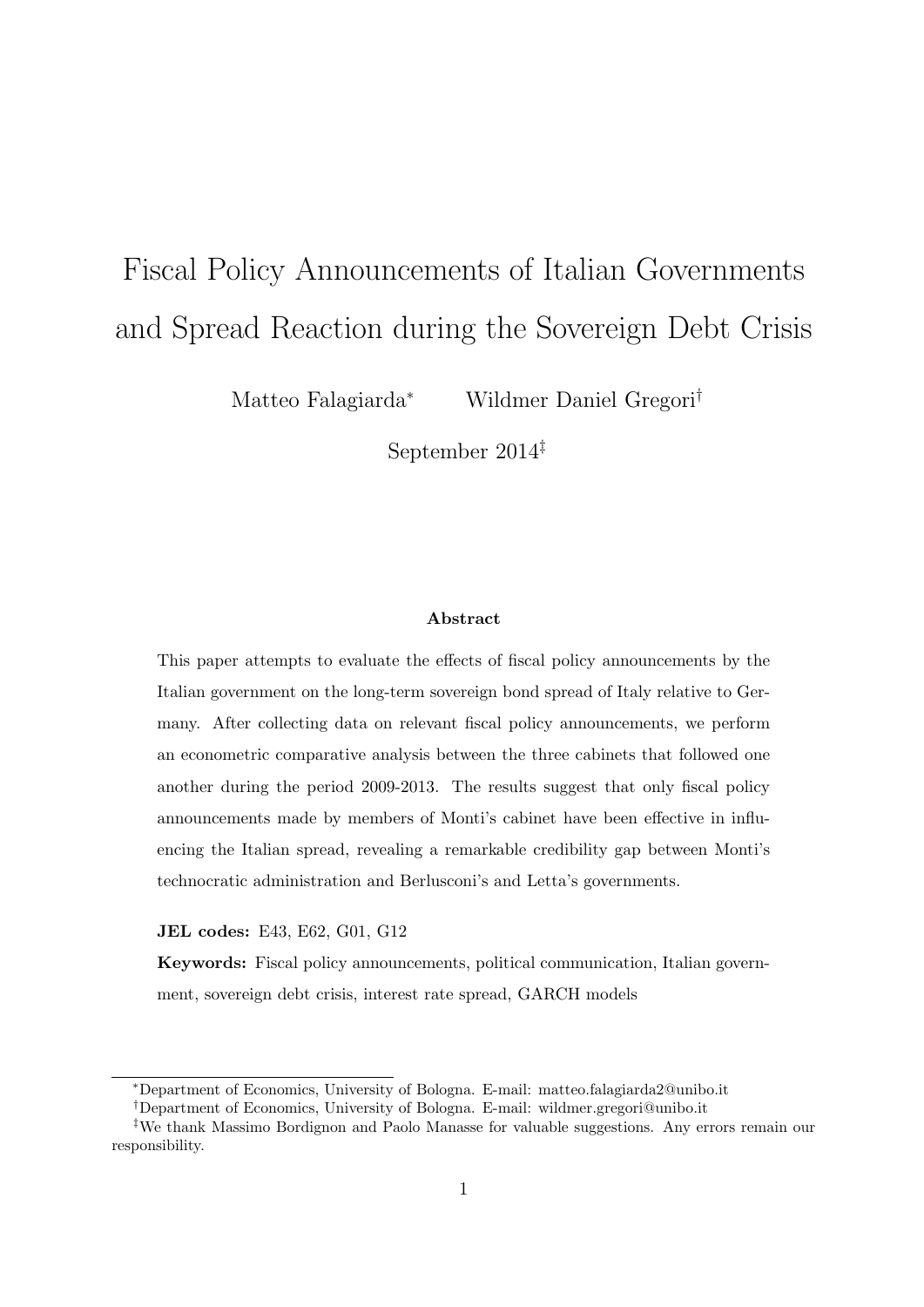### 1 Introduction

The recent economic crisis challenged the ability of national governments to guarantee economic stability and the sustainability of sovereign debt. There is empirical evidence that countries that do not have sound public finance, such as substantial fiscal deficit or an excessively high debt level, are likely to face higher risk premia required by financial market's participants [\(Schuknecht et al.,](#page-14-0) [2009\)](#page-14-0). Since 2009 the spread between longterm government bond yields in some euro area countries vis-à-vis the German ones experienced not only a dramatic increase, but also an augmented differentiation among countries. Recent contributions show that the determinants of the recent widening of sovereign bond premia in euro area countries are related to both general factors, such as liquidity risk, international risk aversion and contagion effects, and country-specific factors, such as fiscal positions and macroeconomic fundamentals [\(Attinasi et al.,](#page-13-0) [2011;](#page-13-0) [Gerlach et al.,](#page-14-1) [2010;](#page-14-1) [Arghyrou and Kontonikas,](#page-13-1) [2012;](#page-13-1) [De Santis,](#page-13-2) [2012;](#page-13-2) [Giordano et al.,](#page-14-2) [2013\)](#page-14-2). [De Grauwe and Ji](#page-13-3) [\(2012\)](#page-13-3) argue that the recent movements of government bond yield differentials cannot be explained only using economic and financial determinants. They show that the surge in the spreads of Portugal, Ireland, Greece and Spain in the period 2010-2011 was not linked to the underlying increases in the debt-to-GDP ratios, but was connected to negative market sentiments.

A factor that could play an important role in driving sovereign spread movements is political communication. Although a formal definition seems to be difficult to provide, [Denton and Woodward](#page-13-4) [\(1990\)](#page-13-4) and [McNair](#page-14-3) [\(2011\)](#page-14-3) define political communication in a broad sense, as a discussion about the allocation of public resources with a particular emphasis on the purpose and intentionality of political actors in affecting the political environment. This includes discussions that are public and, therefore, could be related to public speeches, interviews and press releases. Clearly, mass media play an important role in transmitting political communication and thus making them public knowledge [\(Gade et al.,](#page-14-4) [2013\)](#page-14-4). The provocative article "Loose lips sink the euro?" published in The Economist on the 16th of September 2011 has increased the attention on the effects of political communication in the context of the euro area sovereign debt crisis.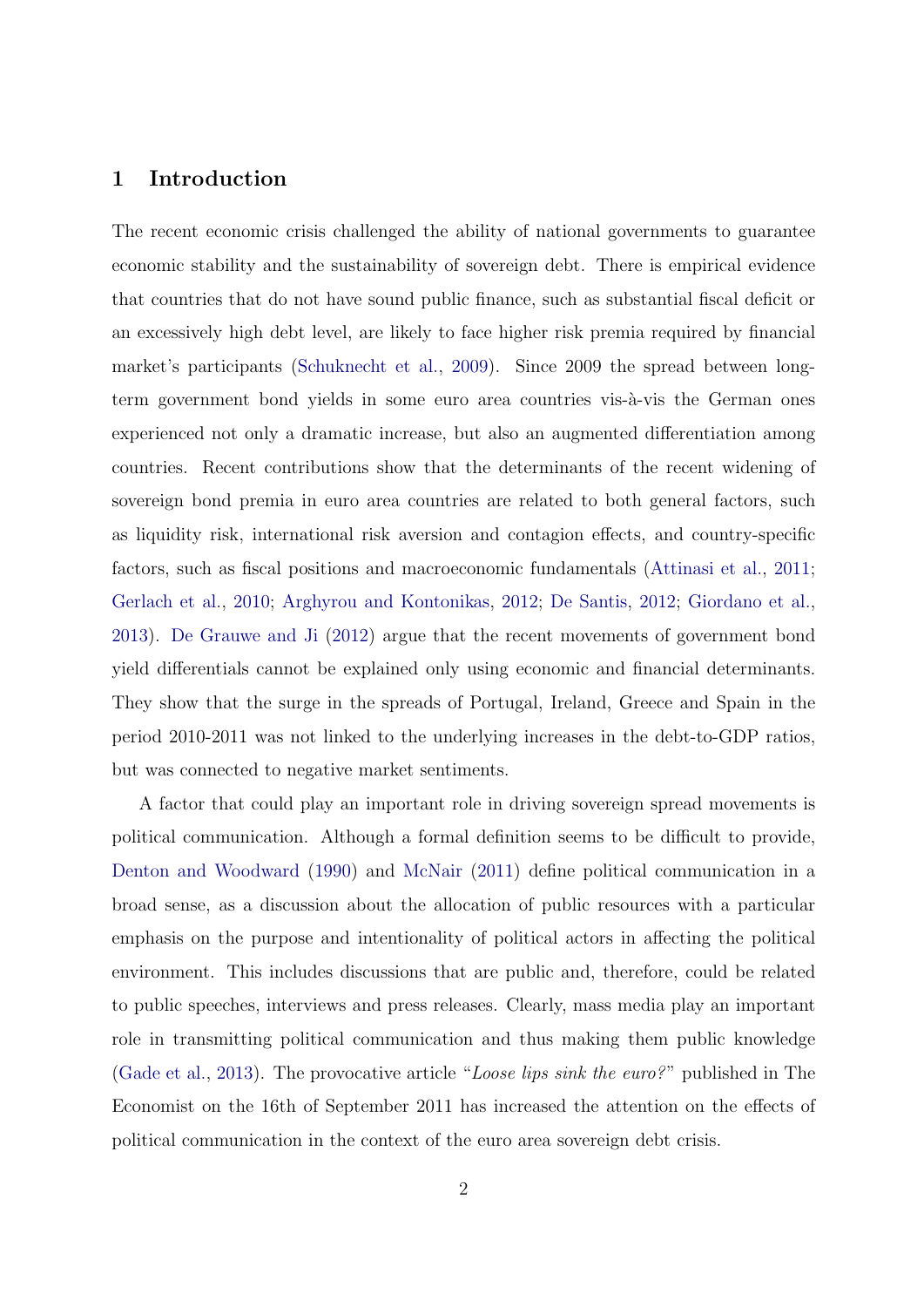The financial market effects of statements made by politicians have been the objective of many recent studies. [Carmassi and Micossi](#page-13-5) [\(2010\)](#page-13-5) analyze critical changes in the 10-year government bond spread of Portugal, Italy, Greece, Spain and France versus Germany between December 2009 and June 2010, pointing out that communications by governments fueled the financial turmoil. In particular, the messages by policy-makers were not able to convince the markets about their ability to effectively address economic imbalances. [Mohl and Sondermann](#page-14-5) [\(2013\)](#page-14-5) consider news agency reports from May 2010 to June 2011, finding that a higher level of statements' frequency from different euro area governments generated an increase in the bond spreads. In addition, they show that statements from AAA-rated countries' politicians had a significant impact on sovereign bond spreads. [Goldbach and Fahrholz](#page-14-6) [\(2011\)](#page-14-6) assess whether political events that worsened the credibility of the Stability and Growth Pact generated a shared default risk premium for euro area countries. They show that the European Commission played an important role in affecting investors' evaluations. The effects of European Central Bank (ECB) communications about unconventional measures on the Italian spread have been studied by [Falagiarda and Reitz](#page-13-6) [\(2013\)](#page-13-6). They find that the announcements of these operations were able to reduce substantially the Italian long-term government bond yield spread relative to German counterparts during the recent euro area sovereign bond crisis. [Gade et al.](#page-14-4) [\(2013\)](#page-14-4) investigate the extent to which political communication, defined as "policy-makers' pronouncements on fiscal policy and public finance", had an impact on the sovereign bond spreads in euro area countries, showing that this effect is evident in Greece, Ireland and Portugal.

This paper intends to study the effects of political announcements by Italian government's members on the Italian sovereign bond spread, i.e. the differential between the Italian 10-year government bond yield and the German one. As depicted in Figure [1,](#page-15-0) the Italian spread has experienced very high volatility between 2009 and 2013, increasing from around 140 basis points at the beginning of 2009 to more than 500 basis points at the peak of the sovereign bond crisis in 2011. It then declined to about 220 basis points at the end of 2013. As already mentioned, the volatility of sovereign risk is potentially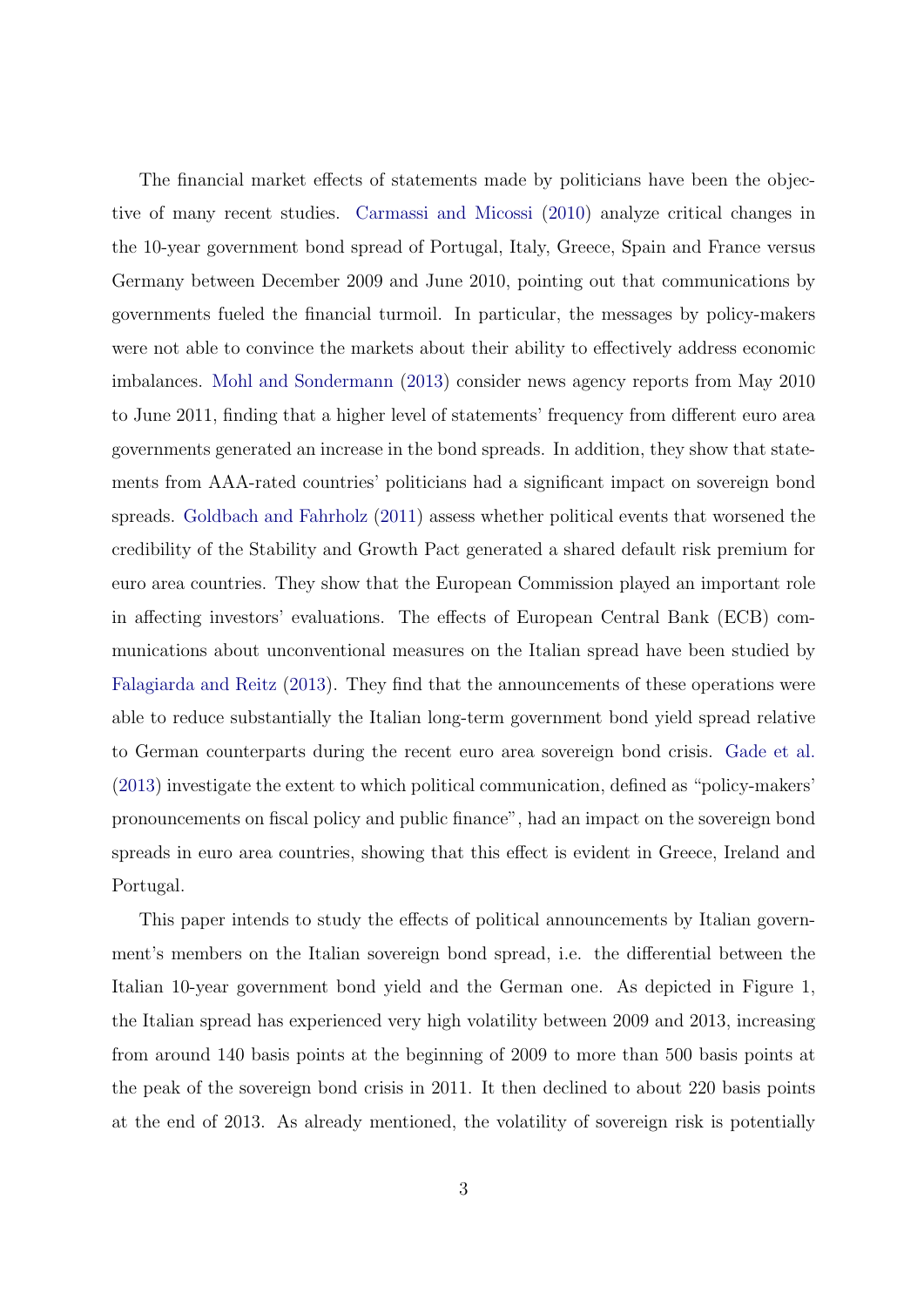connected to the ability of governments to address their duties in terms of sound public finance and debt obligations, and to provide credible long-term prospects. The recent Italian political experience motivates an intriguing comparison among the three different cabinets that followed one another during the period 2009-2013: Berlusconi's cabinet, in office until the 12th of November 2011, Monti's cabinet, in office until the 27th of April 2013, and Letta's cabinet. Therefore, it seems natural to conduct a comparative econometric analysis to assess the effectiveness of announcements by members of the three different administrations.

#### [Figure [1](#page-15-0) about here]

Our definition of announcement is consistent with [Gade et al.](#page-14-4) [\(2013\)](#page-14-4) and includes policy-makers' public pronouncements on fiscal policy and public finance. In order to collect and classify announcements, we rely on the ECB Real Time Information System, which includes public news media releases from the following agencies: Bloomberg, Reuters, Dow Jones Newswires and Market News International. Overall, our dataset consists of 197 announcements by Italian government members. We examine their effects on spread movements by using GARCH models to control for time-varying volatility. The findings indicate that only fiscal policy announcements made by members of Monti's cabinet have been effective in influencing the Italian spread in the expected direction, revealing a remarkable lack of credibility for Berlusconi's and Letta's governments relative to Monti's technocratic administration.<sup>1</sup> Moreover, we check the robustness of the results by changing the set of controls and by using both the Italian 10-year government bond yields and the Italian credit default swap (CDS) spread as dependent variables.

The remainder of the paper is structured as follows. Section 2 presents the dataset and the empirical methodology. Section 3 discusses the results, whereas robustness checks are conducted in Section 4. Section 5 concludes.

<sup>&</sup>lt;sup>1</sup>An investigation of the factors that determined this credibility gap goes beyond the scope of this study.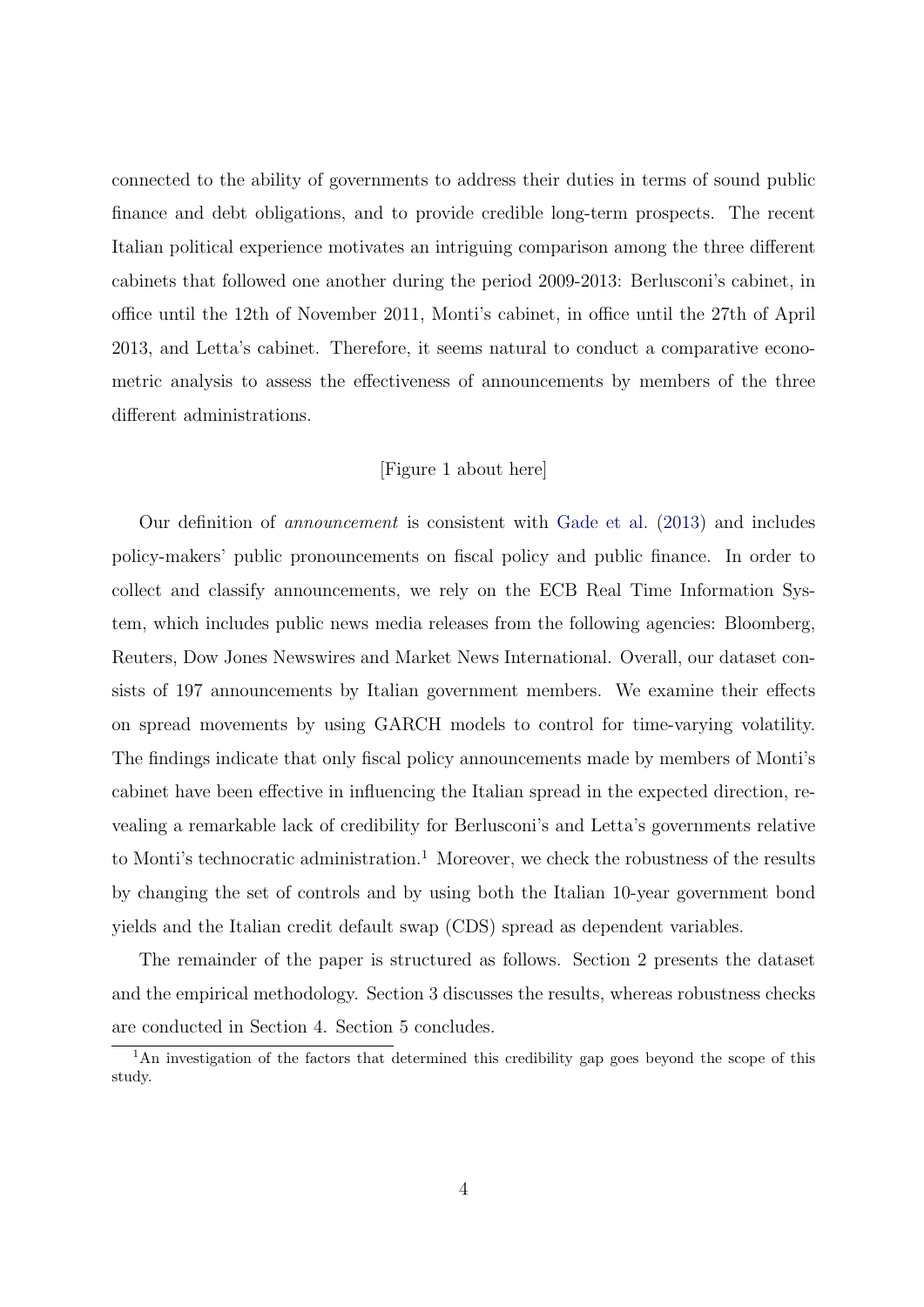#### 2 Empirical Analysis

#### 2.1 A Fiscal Policy Announcement Indicator for Italy

Data on fiscal policy communications are obtained through the ECB Real Time Information System, which includes public news media releases from the following agencies: Bloomberg, Reuters, Dow Jones Newswires and Market News International. In particular, we collect all the announcements from Italian government members regarding fiscal policy and public finance from 2009 to 2013. Each announcement is judged in order to assess the direction of its effects on the Italian spread vis- $\grave{a}$ -vis Germany, and thus to determine the extent to which an announcement has its intended effects. Fiscal policy announcements are classified according to their content, and then coded on a numerical scale as follows:

$$
DomGov_t = \begin{cases} +1 & \text{if the announcement is perceived to increase the spread} \\ 0 & \text{if the announcement is perceived to be neutral} \\ -1 & \text{if the announcement is perceived to reduce the spread} \end{cases}
$$
 (1)

Negative (positive) values are assigned to announcements that are perceived to reduce (increase) the spread, whereas a zero is assigned to announcements that are perceived as neutral. In particular, whenever an announcement goes in the direction of additional fiscal consolidation, we classify it as spread-reducing, and vice-versa. Since this approach of classifying fiscal policy announcements is necessarily subjective, several double checks from the authors have been performed separately to avoid misclassification.

To give some examples, the following announcements are classified as potentially able to reduce the spread:

"  $\left[ \ldots \right]$  the Italian government is working on adding an article to the country's constitution requiring a balanced public budget." (Giulio Tremonti, Ministry of Finance, 4 August 2011)

"  $[...]$  there are many proposals aimed at cutting Italy's towering 1.9 trillion Euro in government debt, and our priority is to stabilize current public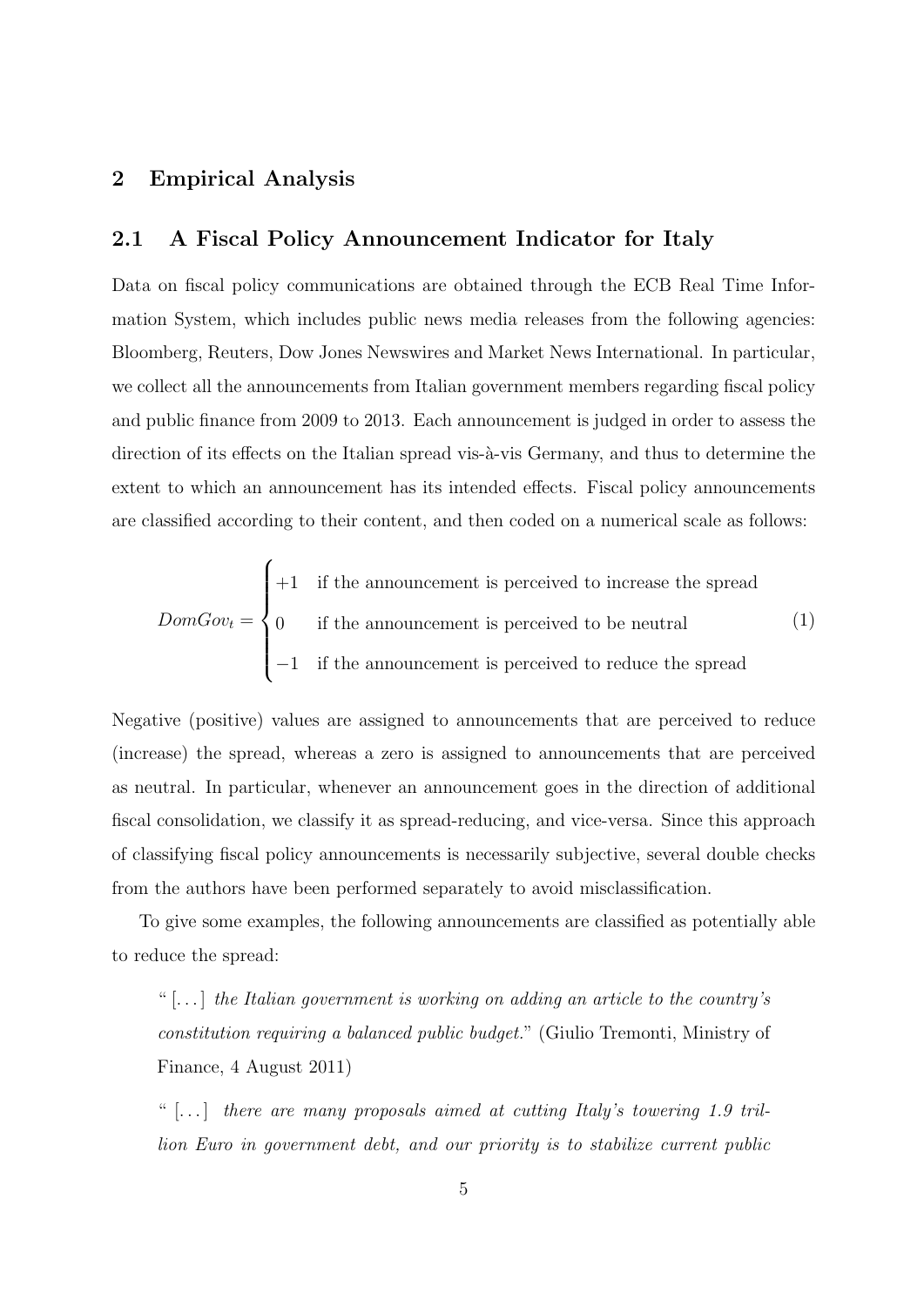finances." (Mario Monti, Prime Minister, 29 December 2011)

"  $[...]$  Italy's exit from the European Union's excessive deficit procedure is a priority for the country and will it give it more leeway in pushing forward growth-boosting measures." (Enrico Letta, Prime Minister, 21 May 2013)

The following announcements are instead classified as expected to increase the Italian spread:

"  $[...]$  I am not concerned about increasing Italy's already large public debt to help the rising numbers of unemployed hit by the global economic downturn." (Silvio Berlusconi, Prime Minister, 31 March 2009)

"Letta's administration suspended all key economic decisions pending a clear backing from the parties in the governing coalition.  $[\ldots]$  There is no guarantee of government and parliamentary continuity." (Letta's office, 28 September 2013)

Overall, our fiscal policy announcement indicator includes 197 announcements from Italian government members over the period 2009-2013: 23 in 2009, 26 in 2010, 84 in 2011, 33 in 2012 and 35 in 2013. We identify 118 announcements by members of Berlusconi's cabinet (1.11 announcements per week), 57 by members of Monti's cabinet (1.05 announcements per week), 26 by members of Letta's cabinet (1.03 announcements per week). Lastly, we also collect relevant announcements related to the Italian fiscal policy and public finance stemming from domestic sources other than the government (Italian parliament, Bank of Italy, trade unions, industrial associations, etc.) and external sources (European Commission, European Council, ECB, foreign governments, International Monetary Fund, rating agencies, etc.). These statements are classified in the same way as domestic government announcements and are used as control variables in the estimation exercises.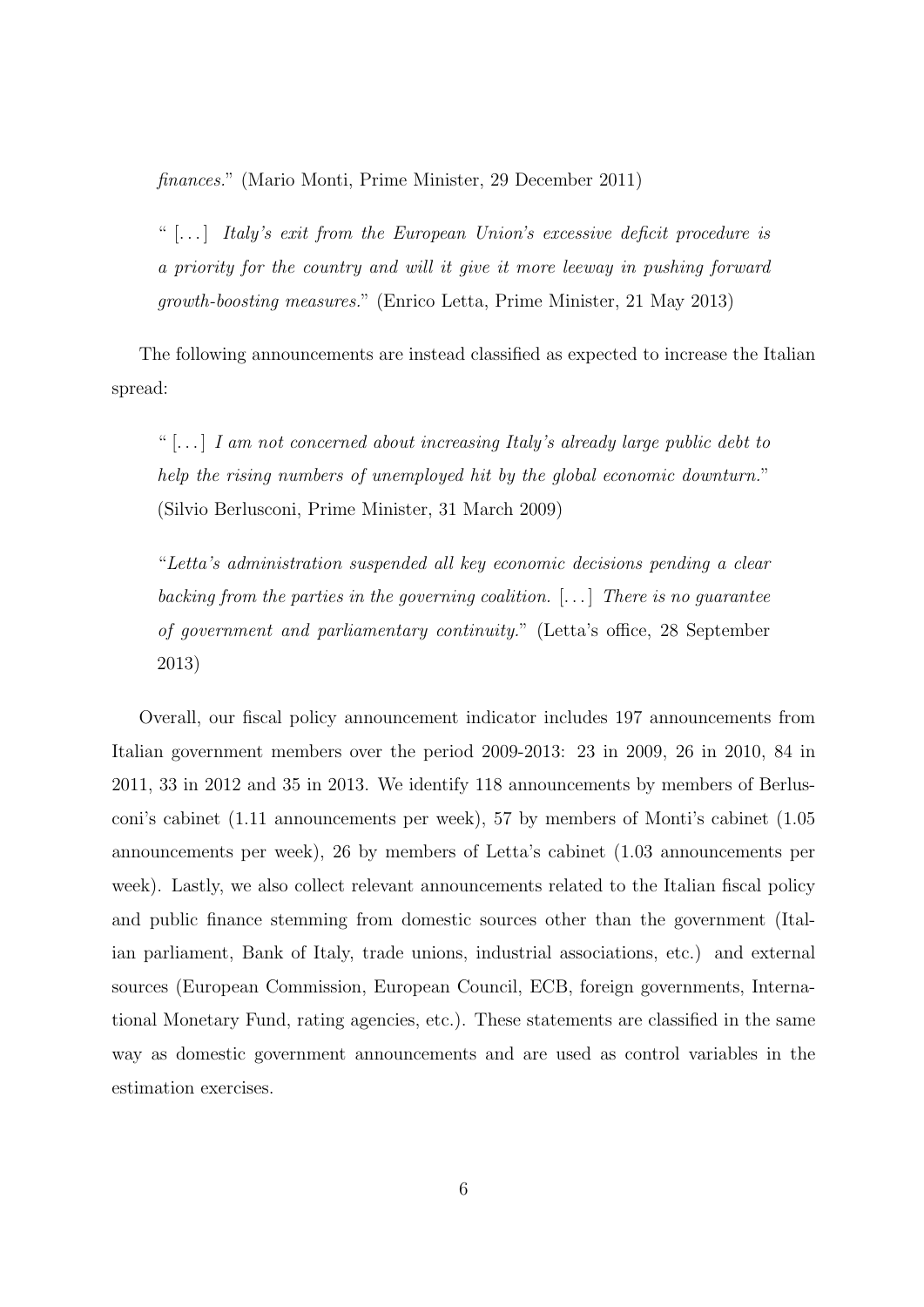#### 2.2 Econometric Model

In order to investigate the effect of fiscal policy announcements on the Italian spread, we need a tool capable of modeling the high time-varying volatility of the spread shown in Figure [1.](#page-15-0) Therefore, a standard Generalized Autoregressive Conditional Heteroskedastic (GARCH) model, originally proposed by [Bollerslev](#page-13-7) [\(1986\)](#page-13-7), is adopted. The conditional mean of the model is an augmented autoregressive process:

<span id="page-7-0"></span>
$$
\Delta S_t = \alpha + \beta \Delta S_{t-1} + \gamma Dom Gov_t + \delta \Delta \mathbf{X_t} + \varepsilon_t, \tag{2}
$$

where  $\Delta S_t$  is the first difference of the spread between Italian and German 10-year government bond yields [\(Gerlach et al.,](#page-14-1) [2010;](#page-14-1) [Attinasi et al.,](#page-13-0) [2011;](#page-13-0) [Arghyrou and Kontonikas,](#page-13-1)  $2012$ ),  $DomGov_t$  is our fiscal policy indicator, calculated as explained in the previous subsection, and  $X_t$  is a vector of controls. Let the error process be such that  $\varepsilon_t = \nu_t$ √  $\overline{h_{t}},$ where  $\nu_t$  is an i.i.d. sequence with zero mean and  $\sigma_{\nu}^2 = 1$ . The conditional variance of  $\varepsilon_t$ is modeled as an  $ARMA(1,1)$  process:

<span id="page-7-1"></span>
$$
h_t = c + a\varepsilon_{t-1}^2 + bh_{t-1}.\tag{3}
$$

Consistently with previous works on the determinants of sovereign spreads, the vector of control variables  $X_t$  contains: a) A volatility index for the euro area  $(EurolIX_t)$ to control for financial turmoil, as in [Arghyrou and Kontonikas](#page-13-1) [\(2012\)](#page-13-1) and [Glick and](#page-14-7) [Leduc](#page-14-7) [\(2012\)](#page-14-7). We expect a positive relationship between  $\Delta S_t$  and  $\Delta EuroVIX_t$ . b) The total stock market index for the EU  $(EUDS<sub>t</sub>)$  to control for market-wide business climate changes in the EU, as in [De Bruyckere et al.](#page-13-8) [\(2013\)](#page-13-8). We expect a negative sign for the coefficient of  $EUDS_t$  in the model. c) The TED spread  $(TED_t)$ , calculated as the threemonth LIBOR rate less the US Treasury bill rate, to control for perceived credit risk in the global economy, as in [Gerlach et al.](#page-14-1) [\(2010\)](#page-14-1). The expected sign of the coefficient of this variable is positive. d) The CDS of Greece  $(CDSGreeze_t)$  to control for the turbulences due to the Greek sovereign crisis. We expect a positive relationship between this variable and the Italian spread. e) A dummy variable to control for ECB non-standard monetary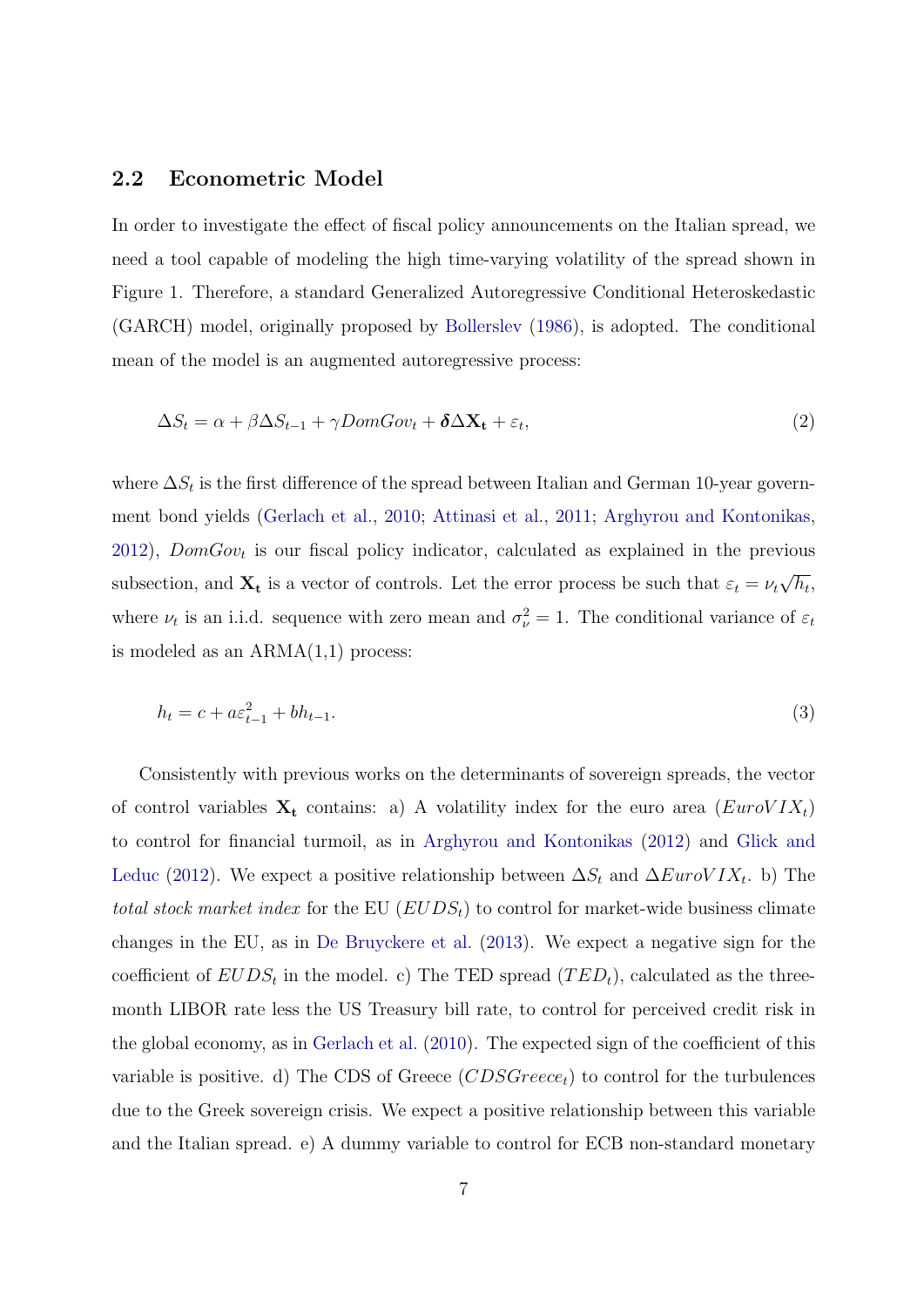policy measures, extending the list of events reported by [Falagiarda and Reitz](#page-13-6) [\(2013\)](#page-13-6). f) Weekday dummies to control for seasonality. g) Any announcement related to the Italian fiscal policy situation coming from domestic sources other than the government and external sources, such as the European Commission, the ECB, foreign governments, international institutions and rating agencies.

Parameters are estimated by (quasi-) maximum likelihood using the Broyden, Fletcher, Goldfarb and Shanno (BFGS) numerical algorithm with robust standard errors. The model is estimated using daily data, collected for the period 01:01:2009-31:12:2013. Details on the data are reported in the Appendix.

Issues of reverse causality potentially arising in Equation (2) are partially tackled by construction of the data, as in [Gade et al.](#page-14-4) [\(2013\)](#page-14-4). While the data on yield spread are collected as end-of-day, the fiscal policy indicator is constructed on the basis of announcements made during the day, with news released in the evening recorded in the next trading day and news released during weekend days reported in the following Monday. Thus, announcements on a specific day would always occur before the recording of the Italian sovereign yield spread.

#### 3 Results

The goal of the paper is to check whether the effect on the Italian spread of fiscal policy announcements of the three cabinets that followed one another during the period 2009- 2013 differs. To this purpose, the estimation is carried out over three different periods: a) 1 January 2009 - 12 November 2011 (Berlusconi's cabinet); b) 13 November 2011 - 27 April 2013 (Monti's cabinet); c) 28 April 2013 - 31 December 2013 (Letta's cabinet).

Table 1 reports the parameter estimates of the GARCH model as in equation [\(2\)](#page-7-0) and [\(3\)](#page-7-1). For each administration, we specify four different models by adding progressively additional control variables. Ljung-Box (LB) Q-statistics are computed to test for autocorrelation in standardized and squared standardized residuals. The p-values of the calculated LB-Q values show that, in most cases, the null hypothesis of no-autocorrelation up to five and ten orders cannot be rejected. Moreover, the estimated coefficients of the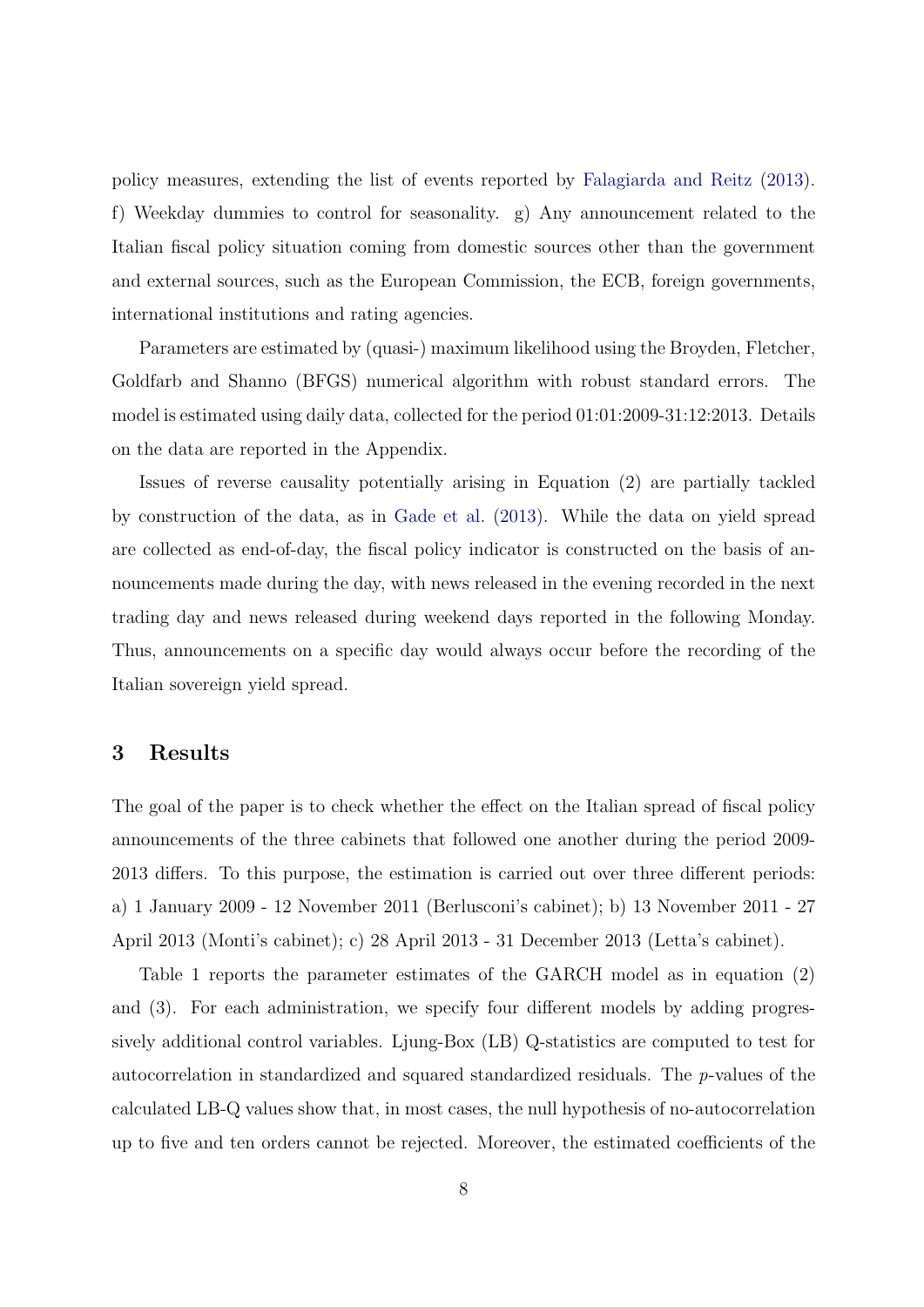variance equation are statistically significant at conventional levels,<sup>2</sup> revealing clustering and long memory of the spread volatility. Therefore, the GARCH model is reasonably specified.

#### [Table 1 about here]

Turning to the estimates of the mean equation, we find that the sign of the control variables is generally as expected and their coefficients are, in most cases, statistically significant. For example, changes in the European risk measure  $EuroVIX<sub>t</sub>$  are always positively and significantly (at the 1% percent level) correlated to the Italian government bond spread during Berlusconi's and Letta's administrations, whereas during Monti's administration the coefficient is significant only in the first two specifications. The results also suggest some contagion effects from the Greek government debt crisis during the years of Berlusconi's administration. There seems to be no influence from Greece during the other two periods. In contrast, an improved business climate  $(EUDS<sub>t</sub>)$  is associated with a significant reduction of the Italian spread, at least during the first two administrations considered. Lastly, the Italian spread reacts positively to changes in the global risk measure  $TED_t$  only under Letta's cabinets.

By considering our fiscal policy indicator  $(DomGov_t)$ , we observe that the coefficients during Berlusconi's administration are found not statistically significant. This is not surprising, given the deteriorated markets' confidence that forced Berlusconi to resign from office in 2011. By contrast, the announcements made by members of Monti's cabinet seem to have had a significant effect (at the 1 percent level) on the Italian spread in the expected direction in all the model specifications. The magnitude of this effect is around 5-6 basis point changes. Lastly, the coefficients of the fiscal policy indicator under Letta's period are not statistically significant. Our results clearly indicate that announcements by members of Monti's cabinet have been substantially effective in influencing the Italian spread in the expected direction, whereas announcements made under the other two governments are found to be ineffective. These findings point out a remarkable credibility gap between Berlusconi's and Letta's governments and Monti's technocratic administration.

<sup>2</sup>The estimates of the variance equation are not reported here, but are available upon request.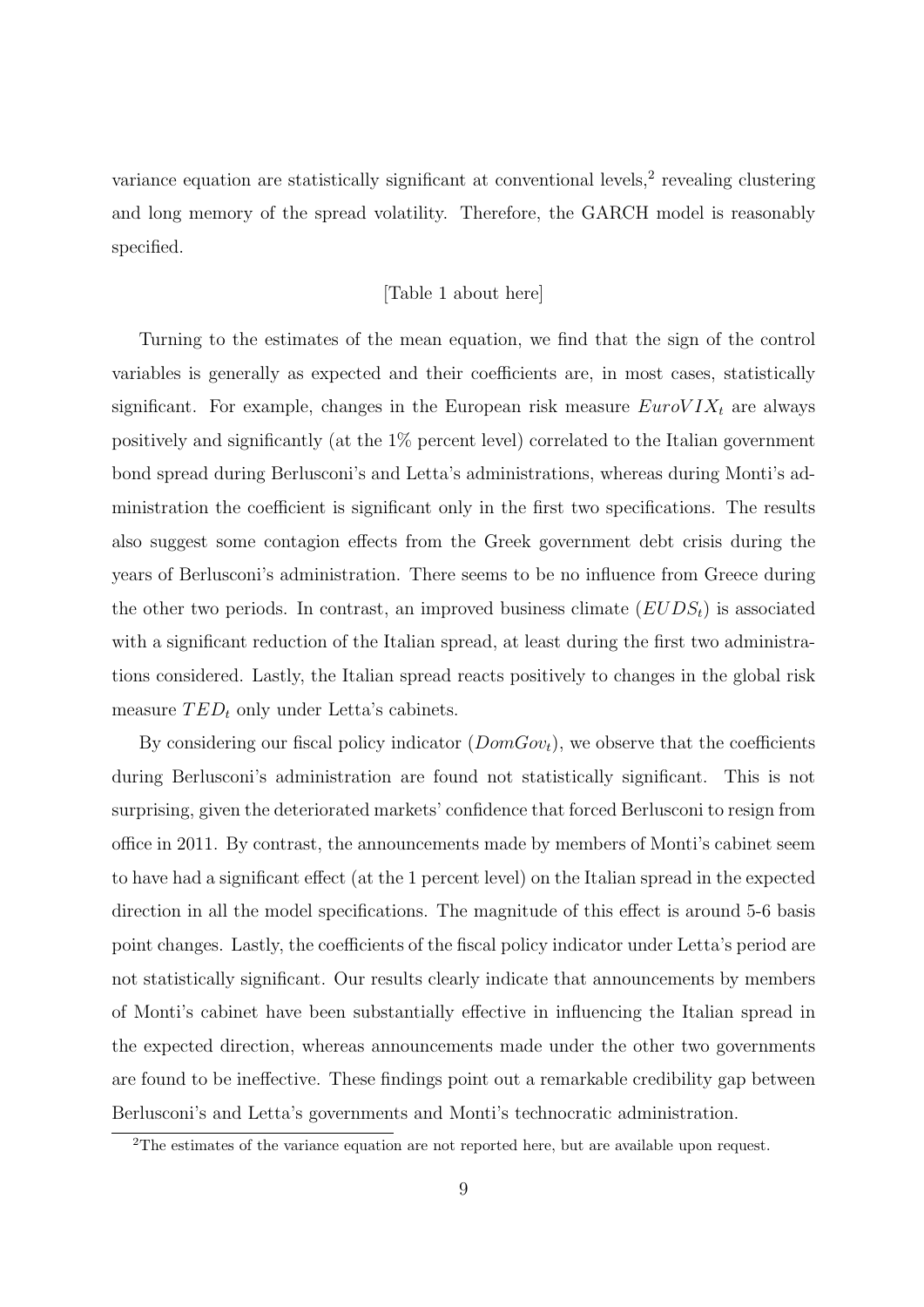#### 3.1 Split the Sample Period

To capture potential heterogeneity over time of announcements' effectiveness under the same cabinet, we identify two sub-periods for each government. Berlusconi's cabinet is evaluated over the periods 1 January 2009 - 5 May 2010 and 6 May 2010 - 12 November 2011. The cut-off date represents the first big surge in spread volatility in the mid of 2010 observable in Figure 1. Monti's cabinet is assessed over the periods 13 November 2011 - 6 December 2012 and 7 December 2012 - 27 April 2013, whereas Letta's cabinet over the periods 28 April 2013 - 28 September 2013 and 29 September 2013 - 31 December 2013. In both cases, the cut-off date indicates Berlusconi's decision to withdraw the support he was giving to the government. Operationally, in Equation (2) we introduce one fiscal policy announcement indicator for each sub-period  $(DomGovPeriod1$  and  $DomGovPeriod2)$ . Table 2 reports the estimation results.

#### [Table 2 about here]

The response of the Italian spread to announcements made by members of Berlusconi's cabinet does not change going from the first to the second sub-period, remaining statistically not significant. Therefore, the increase in the Italian sovereign spread volatility experienced in the mid of 2010 did not alter the ineffectiveness of government's fiscal policy announcements. Interestingly, the coefficients of the second sub-period of Monti's cabinet are larger and, in the last two specifications, even more statistically significant than those relative to the first sub-period. These findings suggest that Monti's cabinet seems to have been even more credible in the absence of Berlusconi's support. Regarding Letta's government, we observe that the coefficients are not statistically significant in both periods, indicating that Berlusconi's decision to leave the majority did not generate any credibility gain for that government. These results seem to confirm the idea that a technocratic cabinet, like the Monti's one, is perceived as more credible in the eyes of market participants, at least in periods of severe sovereign debt tensions.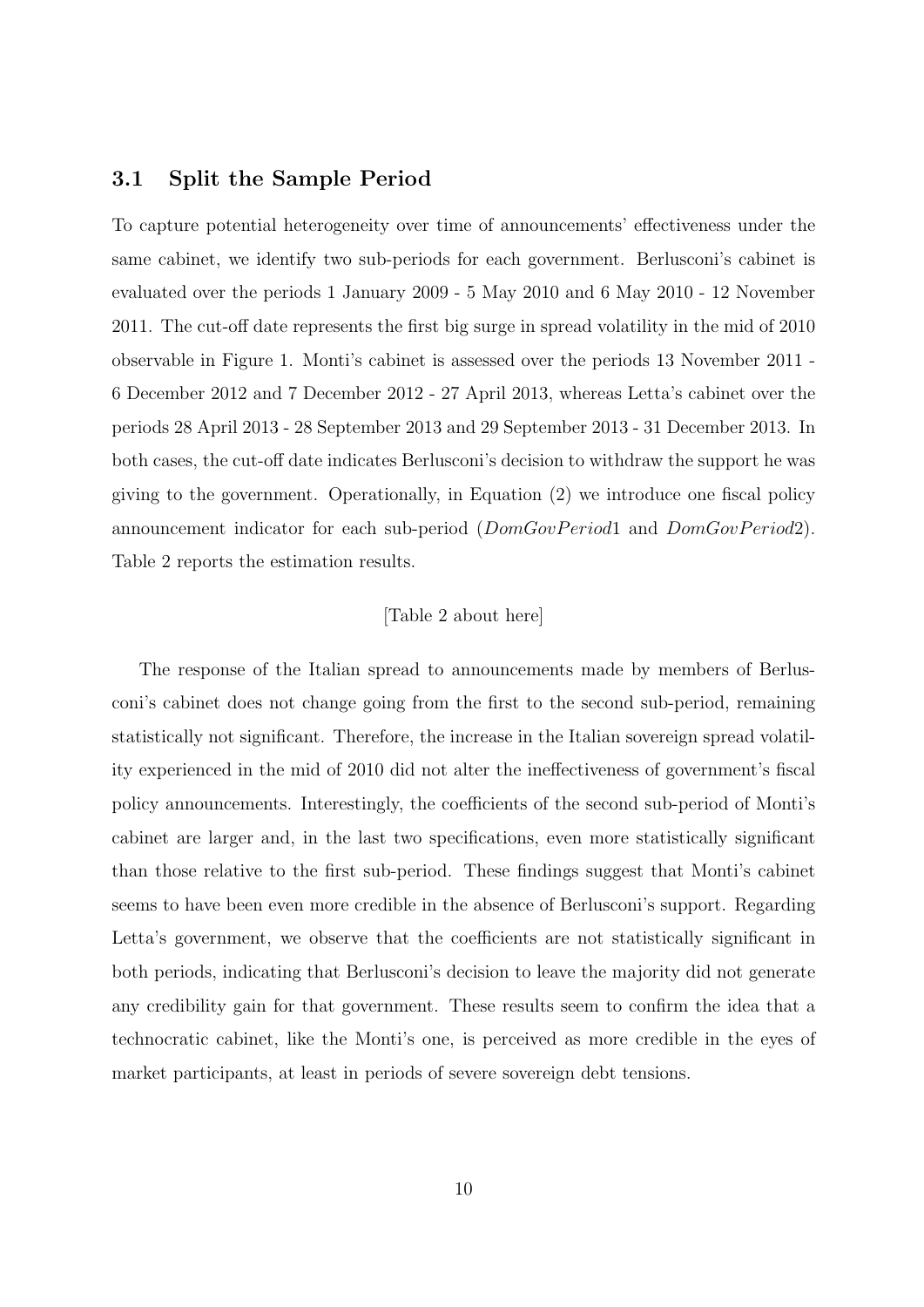#### 3.2 Split into Positive and Negative Announcements

Equation (2) is then estimated distinguishing positive and negative values of our fiscal policy indicator  $DomGov_t$  to check whether announcements perceived as spread-reducing  $(DomGovPos_t)$  and those perceived as spread-increasing  $(DomGovNeg_t)$  have had a different impact on the Italian sovereign spread. The findings, shown in Table 3, indicate that for Berlusconi's and Letta's government (in the latter case only in the last two specifications) the split into positive and negative announcements does not matter, as both  $DomGovPos_t$  and  $DomGovNeg_t$  are never statistically significant. Looking at Monti's cabinet, the coefficients of both spread-reducing and spread-increasing announcements are statistically significant in all specifications and their sign is as expected. Therefore, both components contribute to the statistically significant estimates of the baseline regression shown in Table 1.

[Table 3 about here]

#### 4 Robustness Checks

The results discussed in Section 3 turned out to be robust to different model specifications. To further check the robustness of the results, we estimate the model using the Italian 10-year government bond yield  $(Y_t)$  as dependent variable in place of the spread. Six lags of the regressand are now added to remove autocorrelation of the residuals.<sup>3</sup> The results, displayed in Tables 4-6, generally confirm what found in Section 3. More specifically, announcements by Monti's government are effective in influencing Italian long-term bond yields (Table 4) and Monti's cabinet seems to gain further credibility in the second subperiod (Table 5). However, when splitting positive and negative announcements (Table 6), spread-increasing announcements made by members of Monti's cabinet are no longer significant at conventional levels in three specifications, suggesting that spread-reducing announcements have been probably more influential in affecting yield movements.<sup>4</sup>

<sup>3</sup>For the sake of brevity, only the coefficient of the first lag is reported in Tables 4-6.

<sup>&</sup>lt;sup>4</sup>A further robustness exercise with the Italian CDS spread as regressand has been performed. The results are broadly in line with those found for the Italian spread and the Italian long-term bond yield.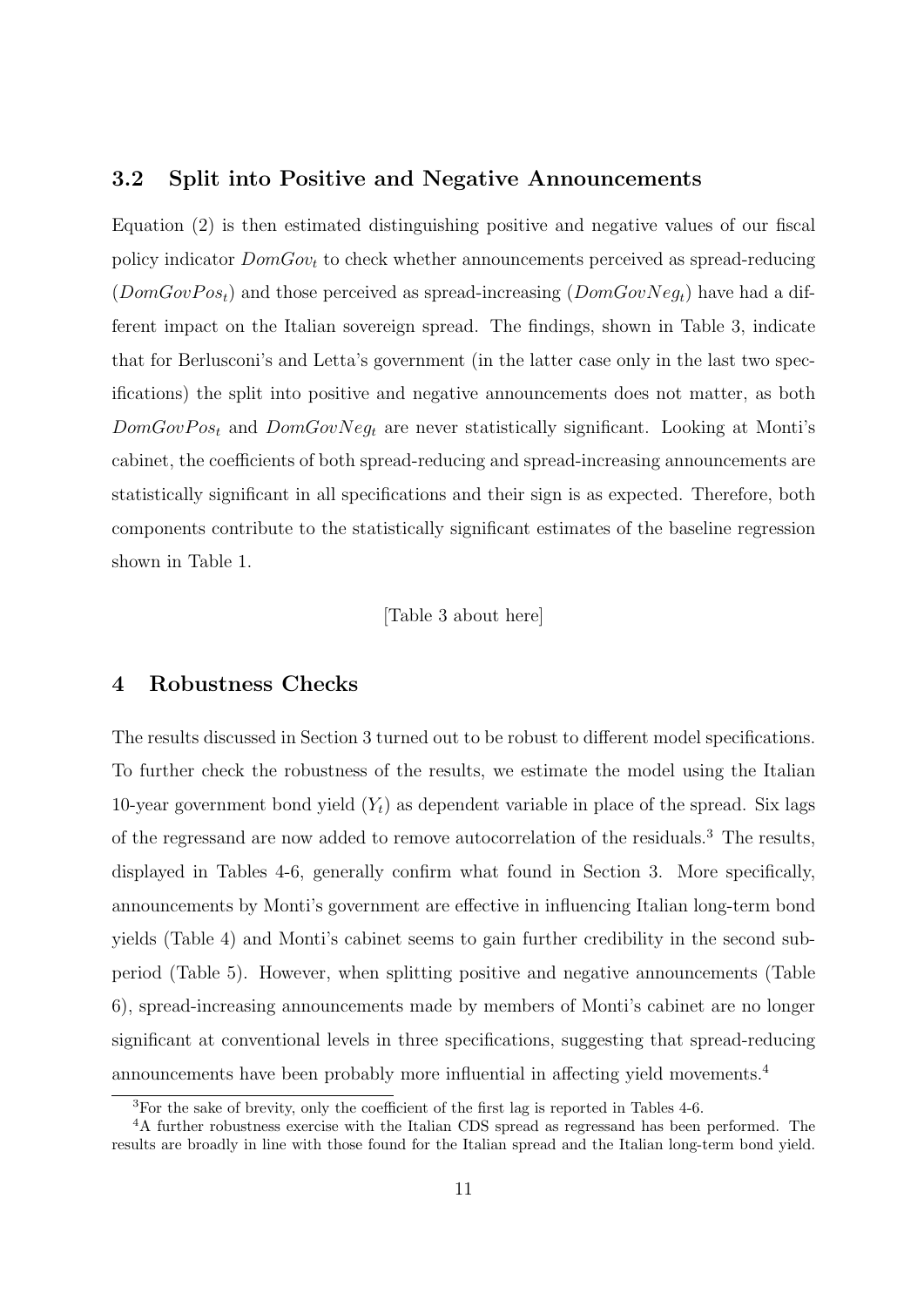[Table 4 about here] [Table 5 about here] [Table 6 about here]

## 5 Conclusions

The study carried out in this paper highlights the importance of political communication in influencing sovereign bond spreads. Specifically, we focus on Italian policy-makers' public pronouncements on fiscal policy and public finance, relying on news media releases from major news agencies. We perform an econometric comparative analysis between the three Italian cabinets that followed one another during the period 2009-2013, assigning a negative (positive) values to announcements that are perceived to reduce (increase) the spread, whereas a zero is assigned to announcements that are perceived as neutral. We show that during Berlusconi's and Letta's administrations fiscal policy announcements are not statistically significant. By contrast, the announcements made by members of Monti's cabinet had a significant effect on the Italian spread in the expected direction. These findings indicate a remarkable credibility gap between Monti's technocratic administration and Berlusconi's and Letta's governments.

They are not reported here, but are available upon request from the authors.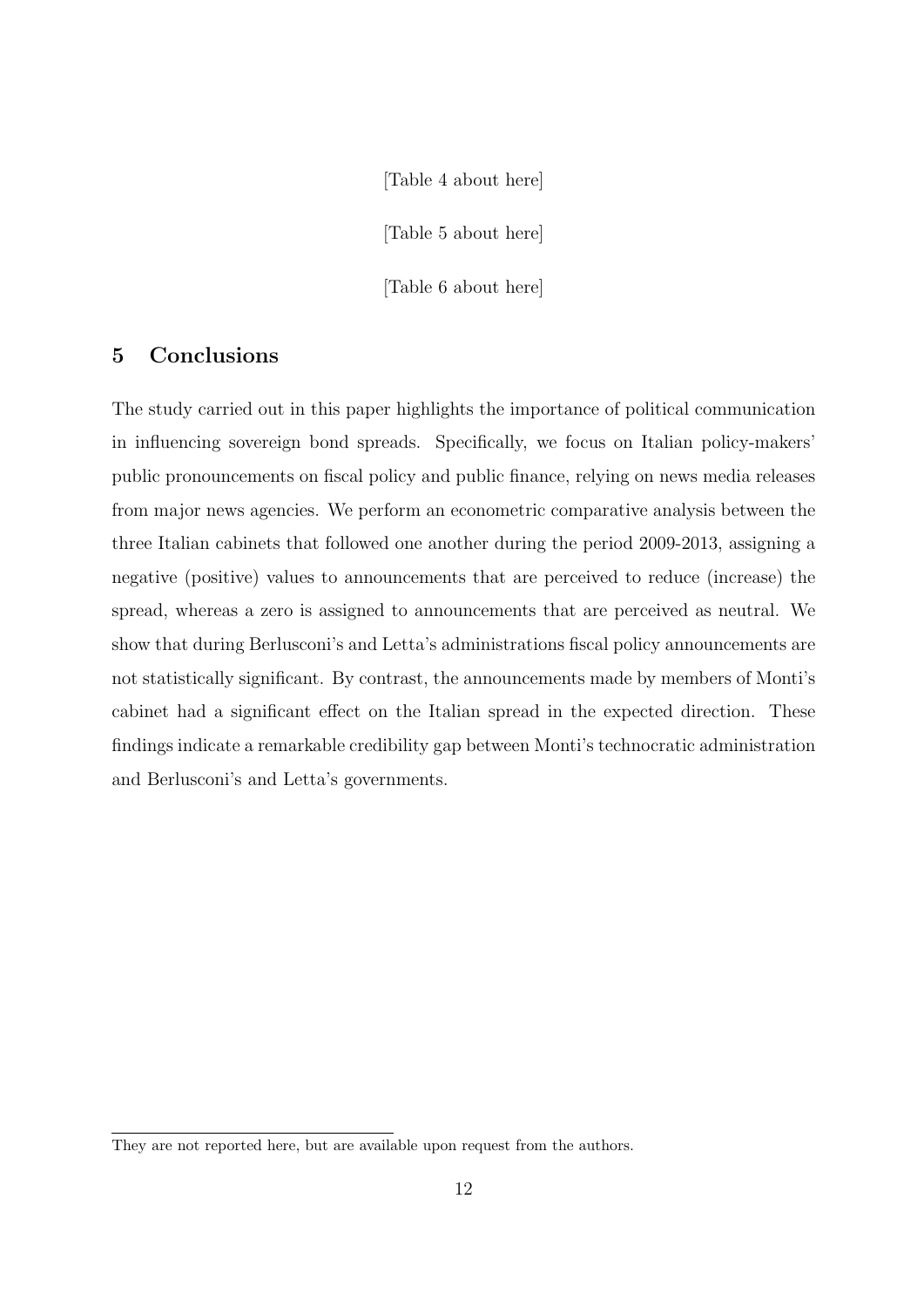## References

- <span id="page-13-1"></span>Arghyrou, M. G. and Kontonikas, A. (2012). The EMU sovereign-debt crisis: Fundamentals, expectations and contagion. Journal of International Financial Markets, Institutions and Money, 22(4):658–677.
- <span id="page-13-0"></span>Attinasi, M., Checherita, C., and Nickel, C. (2011). What explains the surge in euro area sovereign spreads during the financial crisis of 2007-2009? In Kolb, R. W., editor, Sovereign Debt: From Safety to Default, pages 407–414. John Wiley & Sons, Inc.
- <span id="page-13-7"></span>Bollerslev, T. (1986). Generalized autoregressive conditional heteroskedasticity. Journal of Econometrics, 31(3):307–327.
- <span id="page-13-5"></span>Carmassi, J. and Micossi, S. (2010). The role of politicians in inciting financial markets to attack the eurozone. EuropEos, CEPS, Brussels 4.
- <span id="page-13-8"></span>De Bruyckere, V., Gerhardt, M., Schepens, G., and Vander Vennet, R. (2013). Bank/sovereign risk spillovers in the European debt crisis. Journal of Banking and Finance, 37(12):4793–4809.
- <span id="page-13-3"></span>De Grauwe, P. and Ji, Y. (2012). Mispricing of sovereign risk and multiple equilibria in the Eurozone. LICOS Discussion Papers 30412, LICOS - Centre for Institutions and Economic Performance, Leuven.
- <span id="page-13-2"></span>De Santis, R. A. (2012). The Euro area sovereign debt crisis: Safe haven, credit rating agencies and the spread of the fever from Greece, Ireland and Portugal. Working Paper Series 1419, European Central Bank.
- <span id="page-13-4"></span>Denton, R. E. and Woodward, G. C. (1990). Political communication in America. Praeger, New York.
- <span id="page-13-6"></span>Falagiarda, M. and Reitz, S. (2013). Announcements of ECB unconventional programs: Implications for the sovereign risk of Italy. Kiel Working Papers 1866, Kiel Institute for the World Economy.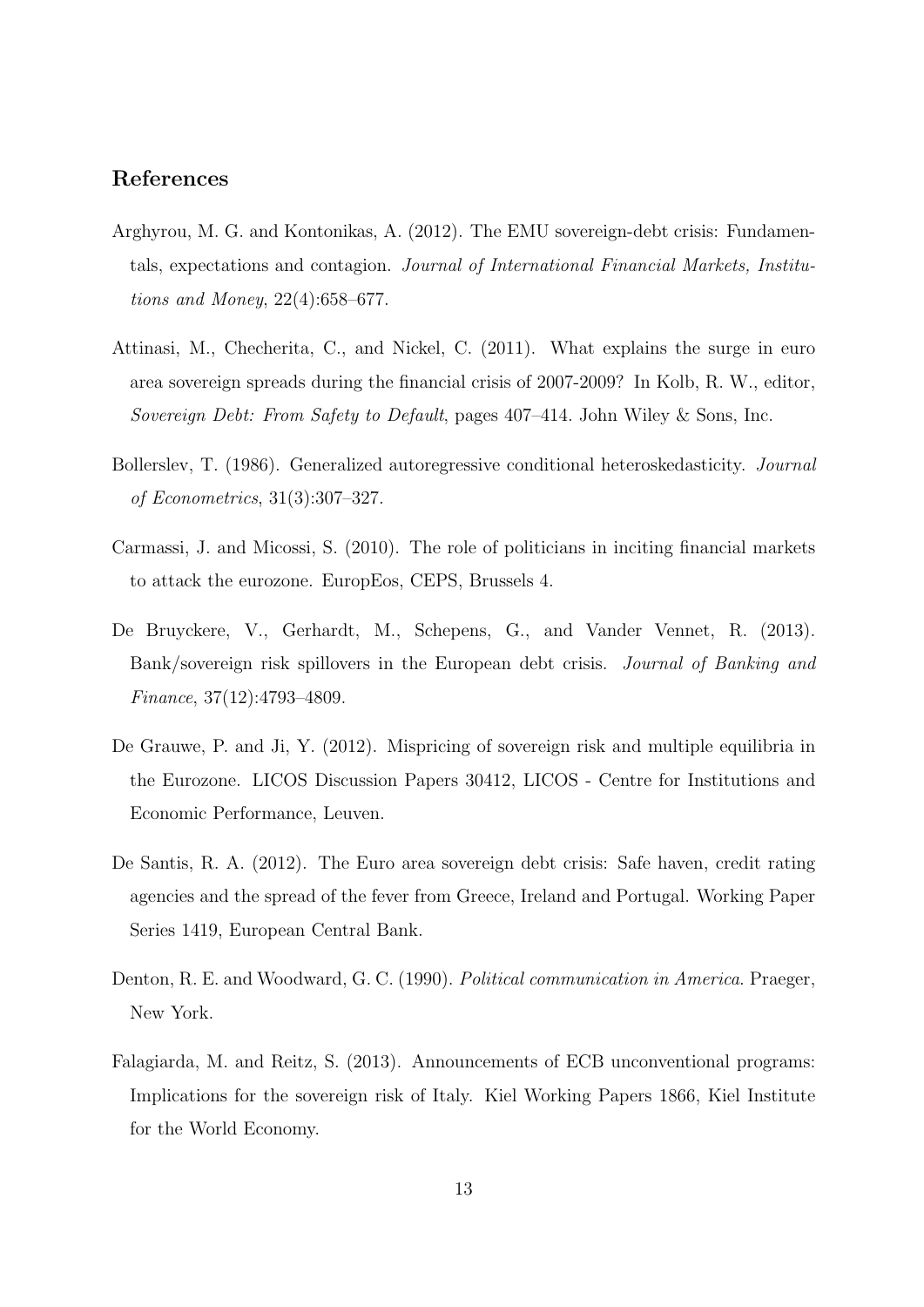- <span id="page-14-4"></span>Gade, T., Salines, M., Glöckler, G., and Strodthoff, S. (2013). Loose lips sinking markets?": The impact of political communication on sovereign bond spreads. Occasional Paper Series 150, European Central Bank.
- <span id="page-14-1"></span>Gerlach, S., Schulz, A., and Wolff, G. B. (2010). Banking and sovereign risk in the Euro area. CEPR Discussion Papers 7833.
- <span id="page-14-2"></span>Giordano, R., Pericoli, M., and Tommasino, P. (2013). Pure or wake-up-call contagion? Another look at the EMU sovereign debt crisis. International Finance, 16(2):131–160.
- <span id="page-14-7"></span>Glick, R. and Leduc, S. (2012). Central bank announcements of asset purchases and the impact on global financial and commodity markets. Journal of International Money and Finance, 31(8):2078–2101.
- <span id="page-14-6"></span>Goldbach, R. and Fahrholz, C. (2011). The euro area's common default risk: Evidence on the Commission's impact on European fiscal affairs. European Union Politics, 12(4):507–528.
- <span id="page-14-3"></span>McNair, B. (2011). An introduction to political communication. Taylor & Francis.
- <span id="page-14-5"></span>Mohl, P. and Sondermann, D. (2013). Has political communication during the crisis impacted sovereign bond spreads in the euro area? Applied Economics Letters, 20(1):48– 61.
- <span id="page-14-0"></span>Schuknecht, L., Von Hagen, J., and Wolswijk, G. (2009). Government risk premiums in the bond market: EMU and Canada. *European Journal of Political Economy*, 25(3):371– 384.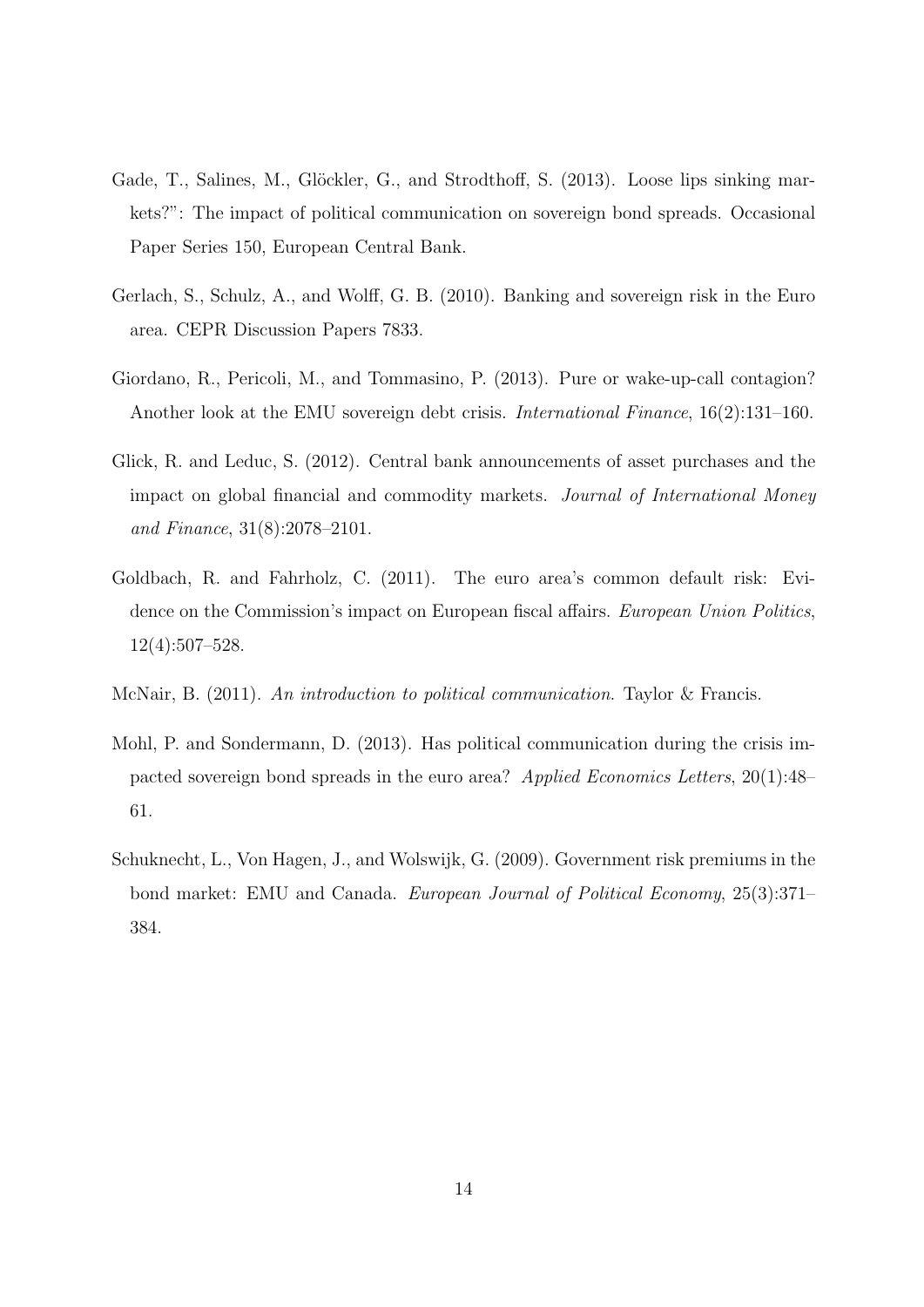## Figures and Tables

Figure 1: Evolution of the Italian spread vis-à-vis Germany (2009-2013)

<span id="page-15-0"></span>

Source: Data from Thomson Reuters-Datastream.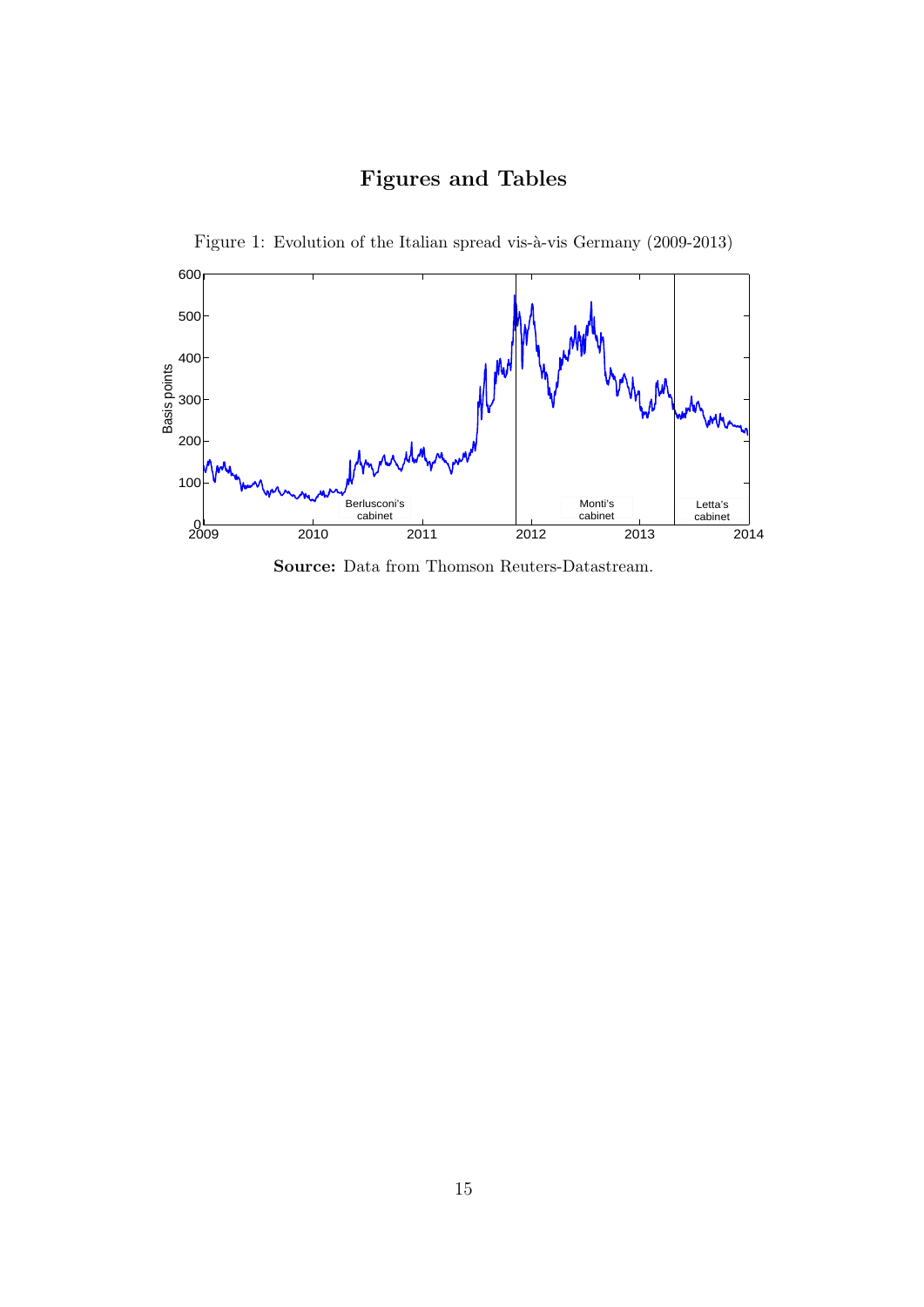|                                                                                                                                                                                                                                                                                                                                                                                                                                                                                                                                                                                                                       |                                |                | Berlusconi's cabinet                                                                                                                                                                                                                                                                                                                                                                                           |                                                                                                                          |                                |                                | Monti's cabinet        |                      |                 | Letta's cabinet |                         |                      |
|-----------------------------------------------------------------------------------------------------------------------------------------------------------------------------------------------------------------------------------------------------------------------------------------------------------------------------------------------------------------------------------------------------------------------------------------------------------------------------------------------------------------------------------------------------------------------------------------------------------------------|--------------------------------|----------------|----------------------------------------------------------------------------------------------------------------------------------------------------------------------------------------------------------------------------------------------------------------------------------------------------------------------------------------------------------------------------------------------------------------|--------------------------------------------------------------------------------------------------------------------------|--------------------------------|--------------------------------|------------------------|----------------------|-----------------|-----------------|-------------------------|----------------------|
|                                                                                                                                                                                                                                                                                                                                                                                                                                                                                                                                                                                                                       | Ξ                              | $\widehat{2}$  | $\widetilde{\mathbb{C}}$                                                                                                                                                                                                                                                                                                                                                                                       | $\left( 4\right)$                                                                                                        | $\widehat{\Xi}$                | $\widehat{2}$                  | $\widehat{\mathbf{e}}$ | $\left( \pm \right)$ | $\widehat{\Xi}$ | $\widehat{2}$   | $\widehat{\mathcal{E}}$ | $\left( \pm \right)$ |
| $DomGov_{t}$                                                                                                                                                                                                                                                                                                                                                                                                                                                                                                                                                                                                          | $-0.026$                       | 0.043          | 32<br>$-0.1$                                                                                                                                                                                                                                                                                                                                                                                                   | $-0.159$                                                                                                                 | $5.779***$                     | 5.765***                       | $4.712***$             | $4.622***$           | $-1.161$        | $-1.088$        | $-1.203$                | $-1.372$             |
| Constant                                                                                                                                                                                                                                                                                                                                                                                                                                                                                                                                                                                                              | 0.013                          | 0.009          | 0.068                                                                                                                                                                                                                                                                                                                                                                                                          | 0.015                                                                                                                    | 0.060                          | 0.091                          | 0.135                  | 0.122                | $-0.252$        | $-0.221$        | $-0.152$                | $-0.114$             |
| $\Delta S_{t-1}$                                                                                                                                                                                                                                                                                                                                                                                                                                                                                                                                                                                                      | $0.232***$                     | $0.215***$     | $0.209***$                                                                                                                                                                                                                                                                                                                                                                                                     | $0.214***$                                                                                                               | $0.142***$                     | $0.147***$                     | $0.160***$             | $0.162***$           | 0.099           | 0.101           | 0.103                   | $0.122*$             |
| $\Delta E$ uro $VIX_t$                                                                                                                                                                                                                                                                                                                                                                                                                                                                                                                                                                                                | $1.167***$                     | $1.066***$     | $0.665***$                                                                                                                                                                                                                                                                                                                                                                                                     | $0.672***$                                                                                                               | $4.594***$                     | $4.578***$                     | 0.652                  | 0.674                | $2.543***$      | $2.548**$       | $2.034***$              | $1.952***$           |
| $\Delta CDSGreeze_t$                                                                                                                                                                                                                                                                                                                                                                                                                                                                                                                                                                                                  | $\begin{array}{c} \end{array}$ | $0.016***$     | $0.014***$                                                                                                                                                                                                                                                                                                                                                                                                     | $0.014***$                                                                                                               | I                              | 0.000                          | 0.000                  | 0.000                | I               | $-0.000$        | $-0.000$                | $-0.001$             |
| $\Delta EUDS_t$                                                                                                                                                                                                                                                                                                                                                                                                                                                                                                                                                                                                       | $\sf I$                        | $\overline{1}$ | $-0.043***$                                                                                                                                                                                                                                                                                                                                                                                                    | $-0.043***$                                                                                                              | $\begin{array}{c} \end{array}$ | $\overline{1}$                 | $-0.464***$            | $-0.464***$          | $\mathsf I$     | 1               | $-0.076*$               | $-0.059$             |
| $\Delta TED_t$                                                                                                                                                                                                                                                                                                                                                                                                                                                                                                                                                                                                        | $\overline{\phantom{a}}$       | I              | $\begin{array}{c} \rule{0pt}{2ex} \rule{0pt}{2ex} \rule{0pt}{2ex} \rule{0pt}{2ex} \rule{0pt}{2ex} \rule{0pt}{2ex} \rule{0pt}{2ex} \rule{0pt}{2ex} \rule{0pt}{2ex} \rule{0pt}{2ex} \rule{0pt}{2ex} \rule{0pt}{2ex} \rule{0pt}{2ex} \rule{0pt}{2ex} \rule{0pt}{2ex} \rule{0pt}{2ex} \rule{0pt}{2ex} \rule{0pt}{2ex} \rule{0pt}{2ex} \rule{0pt}{2ex} \rule{0pt}{2ex} \rule{0pt}{2ex} \rule{0pt}{2ex} \rule{0pt}{$ | $-0.070$                                                                                                                 | I                              | $\begin{array}{c} \end{array}$ | I                      | $-0.168$             | I               | I               | I                       | $0.876**$            |
| Log-Likelihood                                                                                                                                                                                                                                                                                                                                                                                                                                                                                                                                                                                                        | $-2237.31$                     | $-2221.15$     | $-2212.66$                                                                                                                                                                                                                                                                                                                                                                                                     | 2211.48                                                                                                                  | $-1425.71$                     | $-1428.63$                     | $-1375.80$             | $-1375.61$           | $-525.51$       | 525.39          | $-523.57$               | $-520.70$            |
| $Q(\boldsymbol{5})$                                                                                                                                                                                                                                                                                                                                                                                                                                                                                                                                                                                                   | 0.275                          | 0.058          | 0.080                                                                                                                                                                                                                                                                                                                                                                                                          | 0.082                                                                                                                    | 0.602                          | 0.632                          | 0.375                  | 0.352                | 0.259           | 0.266           | 0.268                   | 0.165                |
| $Q(10)$                                                                                                                                                                                                                                                                                                                                                                                                                                                                                                                                                                                                               | 0.605                          | 0.181          | 0.176                                                                                                                                                                                                                                                                                                                                                                                                          | 0.179                                                                                                                    | 0.604                          | 0.664                          | 0.413                  | 0.427                | 0.574           | 0.579           | 0.439                   | 0.348                |
| $Q^2(5)$                                                                                                                                                                                                                                                                                                                                                                                                                                                                                                                                                                                                              | 0.912                          | 0.842          | 0.881                                                                                                                                                                                                                                                                                                                                                                                                          | 0.851                                                                                                                    | 0.773                          | 0.772                          | 0.832                  | 0.796                | 0.807           | 0.809           | 0.799                   | 0.867                |
| $Q^2(10)$                                                                                                                                                                                                                                                                                                                                                                                                                                                                                                                                                                                                             | 0.580                          | 0.586          | 0.659                                                                                                                                                                                                                                                                                                                                                                                                          | 0.615                                                                                                                    | 0.879                          | 0.871                          | 0.653                  | 0.634                | 0.773           | 0.760           | 0.980                   | 0.954                |
| Observations                                                                                                                                                                                                                                                                                                                                                                                                                                                                                                                                                                                                          | 747                            | 747            | 747                                                                                                                                                                                                                                                                                                                                                                                                            | 747                                                                                                                      | 381                            | 381                            | 381                    | 381                  | 177             | 177             | 177                     | 177                  |
| respectively. $Q^2(5)$ and $Q^2(10)$ is the statistical significance of the Ljung-Box Q test for the autocorrelations of the squared standardized residuals up to the 4th and 12th<br>Notes: $GART(1,1)$ regressions of daily basis point changes in the spread. *** (**, *) indicates statistical significance at the 1 (5, 10) percent level. Robust standard<br>order, respectively. Berlusconi's cabinet: 1 January 2009 - 12 November 2011. Monti's Cabinet: 13 November 2011 - 27 April 2013. Letta's cabinet: 28 April 2013 - 31<br>errors are used. $Q(5)$ and $Q(10)$ is the statistical s<br>December 2013. |                                |                |                                                                                                                                                                                                                                                                                                                                                                                                                | ignificance of the Ljung-Box Q test for the autocorrelations of the standardized residuals up to the 5th and 10th order, |                                |                                |                        |                      |                 |                 |                         |                      |

Table 1: Parameter estimates - Italian spread (baseline regression) Table 1: Parameter estimates - Italian spread (baseline regression)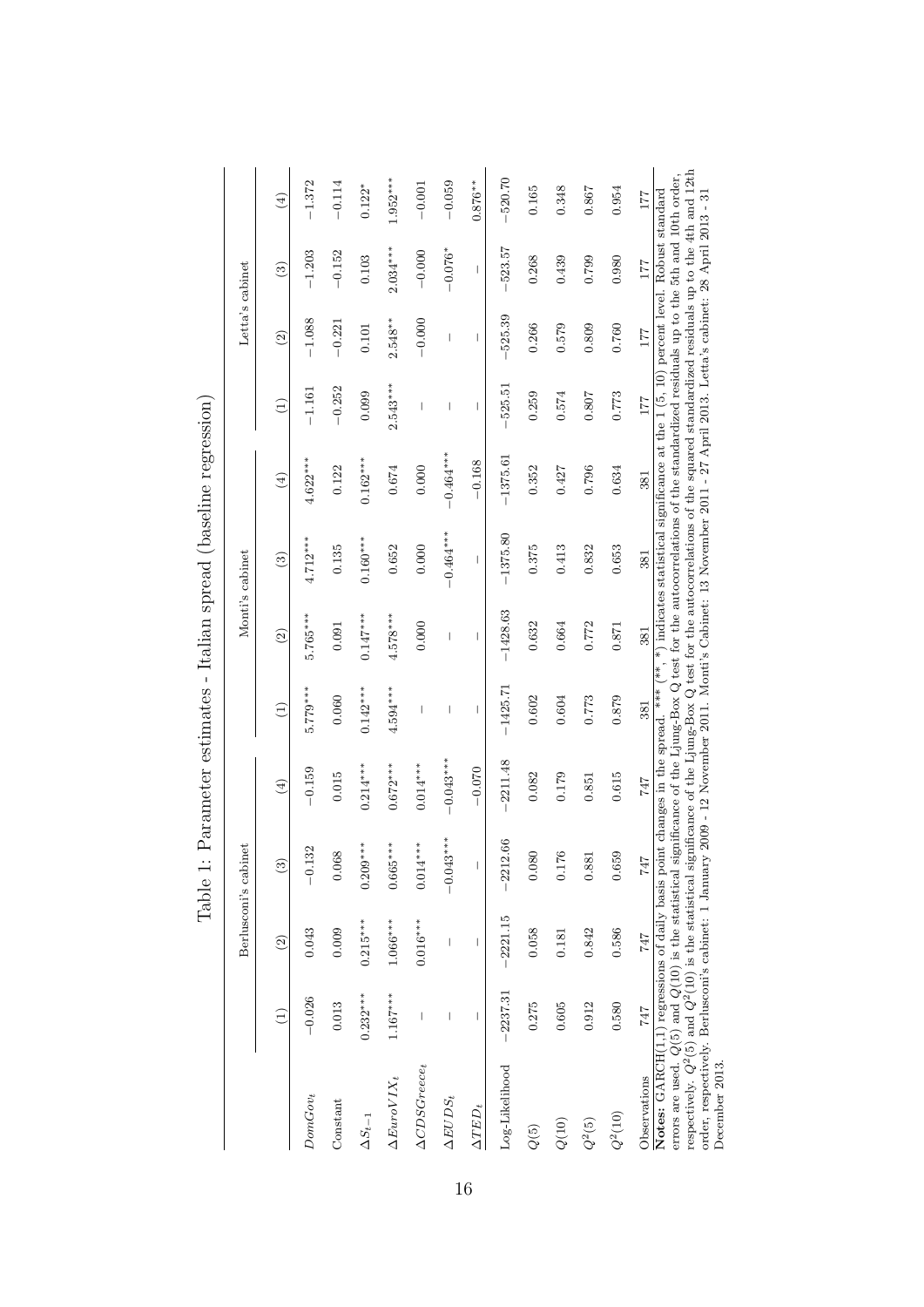|                                                                                                                                                                                                                                                                                                                                                                                                                                                                                                                                                                                                      |                          |                                | Berlusconi's cabinet    |                                |                          |                          | Monti's cabinet          |                              |                          | Letta's cabinet          |                        |                              |
|------------------------------------------------------------------------------------------------------------------------------------------------------------------------------------------------------------------------------------------------------------------------------------------------------------------------------------------------------------------------------------------------------------------------------------------------------------------------------------------------------------------------------------------------------------------------------------------------------|--------------------------|--------------------------------|-------------------------|--------------------------------|--------------------------|--------------------------|--------------------------|------------------------------|--------------------------|--------------------------|------------------------|------------------------------|
|                                                                                                                                                                                                                                                                                                                                                                                                                                                                                                                                                                                                      | Ξ                        | $\widehat{2}$                  | $\widehat{\mathcal{E}}$ | $\textcircled{\scriptsize{4}}$ | $\widehat{\Xi}$          | $\widehat{a}$            | $\widehat{\mathcal{E}}$  | $\left( \frac{1}{2} \right)$ | $\widehat{\Xi}$          | $\odot$                  | $\widehat{\mathbf{S}}$ | $\left( \frac{1}{2} \right)$ |
| $DomGovPeriod1_t$                                                                                                                                                                                                                                                                                                                                                                                                                                                                                                                                                                                    | $-0.035$                 | 0.137                          | $-0.039$                | $-0.066$                       | $5.211***$               | $5.221**$                | $3.404**$                | $3.301*$                     | $-0.554$                 | $-0.363$                 | $-0.888$               | $-0.866$                     |
| $DomGovPeriod2_t$                                                                                                                                                                                                                                                                                                                                                                                                                                                                                                                                                                                    | $-0.010$                 | $-0.125$                       | $-0.297$                | $-0.323$                       | $6.757***$               | $6.705*$                 | 7.156***                 | $7.132***$                   | $-1.597$                 | $-1.589$                 | $-1.720$               | $-2.060$                     |
| Constant                                                                                                                                                                                                                                                                                                                                                                                                                                                                                                                                                                                             | 0.043                    | 0.075                          | 022<br>$\circ$          | 0.187                          | $-0.040$                 | 0.055                    | 0.085                    | 0.106                        | $-0.219$                 | $-0.149$                 | $-0.056$               | $-0.243$                     |
| $\Delta S_{t-1}$                                                                                                                                                                                                                                                                                                                                                                                                                                                                                                                                                                                     | $0.232***$               | $0.215***$                     | $0.209***$              | $0.214***$                     | $0.141***$               | $0.146***$               | $0.158***$               | $0.159***$                   | 0.100                    | 0.102                    | 0.103                  | 0.124                        |
| $\Delta E$ uro $VIX_t$                                                                                                                                                                                                                                                                                                                                                                                                                                                                                                                                                                               | $1.167***$               | $1.068***$                     | $0.667***$              | $0.674***$                     | $4.594***$               | $4.580***$               | 0.622                    | 0.648                        | $2.537***$               | $2.538***$               | $2.033***$             | $1.962***$                   |
| $\Delta CDSGrece_t$                                                                                                                                                                                                                                                                                                                                                                                                                                                                                                                                                                                  |                          | $0.016***$                     | $0.014***$              | $0.014***$                     | I                        | 0.000                    | 0.000                    | 0.000                        |                          | $-0.001**$               | $-0.001*$              | $-0.001*$                    |
| $\Delta EUDS_t$                                                                                                                                                                                                                                                                                                                                                                                                                                                                                                                                                                                      | $\overline{\phantom{a}}$ | $\begin{array}{c} \end{array}$ | $-0.043***$             | $-0.043***$                    | $\overline{\phantom{a}}$ | $\overline{\phantom{a}}$ | $-0.467***$              | $-0.467***$                  | $\overline{\phantom{a}}$ | $\overline{\phantom{a}}$ | $-0.076*$              | $-0.058$                     |
| $\Delta TED_t$                                                                                                                                                                                                                                                                                                                                                                                                                                                                                                                                                                                       |                          |                                | $\mathsf I$             | $-0.070$                       | $\mathsf I$              | $\mathsf I$              | $\overline{\phantom{a}}$ | $-0.179$                     | $\mathsf{I}$             | $\overline{\phantom{a}}$ | $\overline{1}$         | $0.892**$                    |
| Log-Likelihood                                                                                                                                                                                                                                                                                                                                                                                                                                                                                                                                                                                       | $-2237.30$               | $-2221.10$                     | $-2212.61$              | 2211.43                        | $-1425.93$               | $-1425.61$               | $-1374.98$               | $-1374.98$                   | $-526.16$                | $-526.01$                | $-523.50$              | $-520.52$                    |
| ${\cal Q}(5)$                                                                                                                                                                                                                                                                                                                                                                                                                                                                                                                                                                                        | 0.276                    | 0.055                          | <b>LLO</b><br>ö         | 0.080                          | 0.591                    | 0.621                    | 0.324                    | 0.301                        | 0.276                    | 0.284                    | 0.288                  | 0.182                        |
| $Q(10)$                                                                                                                                                                                                                                                                                                                                                                                                                                                                                                                                                                                              | 0.605                    | 0.177                          | 175<br>ö                | 0.178                          | 0.574                    | 0.634                    | 0.332                    | 0.348                        | 0.603                    | 0.614                    | 0.462                  | 0.381                        |
| $Q^2(5)$                                                                                                                                                                                                                                                                                                                                                                                                                                                                                                                                                                                             | 0.912                    | 0.825                          | 866<br>ö                | 0.832                          | 0.776                    | 0.775                    | 0.794                    | 0.749                        | 0.810                    | 0.812                    | 0.802                  | 0.873                        |
| $Q^2(10)$                                                                                                                                                                                                                                                                                                                                                                                                                                                                                                                                                                                            | 0.579                    | 0.582                          | 655<br>$\circ$          | 0.608                          | 0.889                    | 0.881                    | 0.652                    | 0.631                        | 0.768                    | 0.743                    | 0.980                  | 0.947                        |
| Observations                                                                                                                                                                                                                                                                                                                                                                                                                                                                                                                                                                                         | 747                      | 747                            | 747                     | 747                            | 381                      | 381                      | 381                      | 381                          | 177                      | 177                      | 177                    | 177                          |
| errors are used. $Q(5)$ and $Q(10)$ is the statistical significance of the Ljung-Box Q test for the autocorrelations of the standardized residuals up to the 5th and 10th order, respectively. $Q^2(5)$ and $Q^2(10)$ is the<br>Notes: $GARCH(1,1)$ regressions of daily basis point changes in the spread. *** (**, *) indicates statistical significance at the 1 (5, 10) percent level. Robust standard<br>order, respectively. Berlusconi's cabinet: 1 January 2009 - 12 November 2011. Monti's Cabinet: 13 November 2011 - 27 April 2013. Letta's cabinet: 28 April 2013 - 31<br>December 2013. |                          |                                |                         |                                |                          |                          |                          |                              |                          |                          |                        |                              |

Table 2: Parameter estimates - Italian spread (split the sample period) Table 2: Parameter estimates - Italian spread (split the sample period)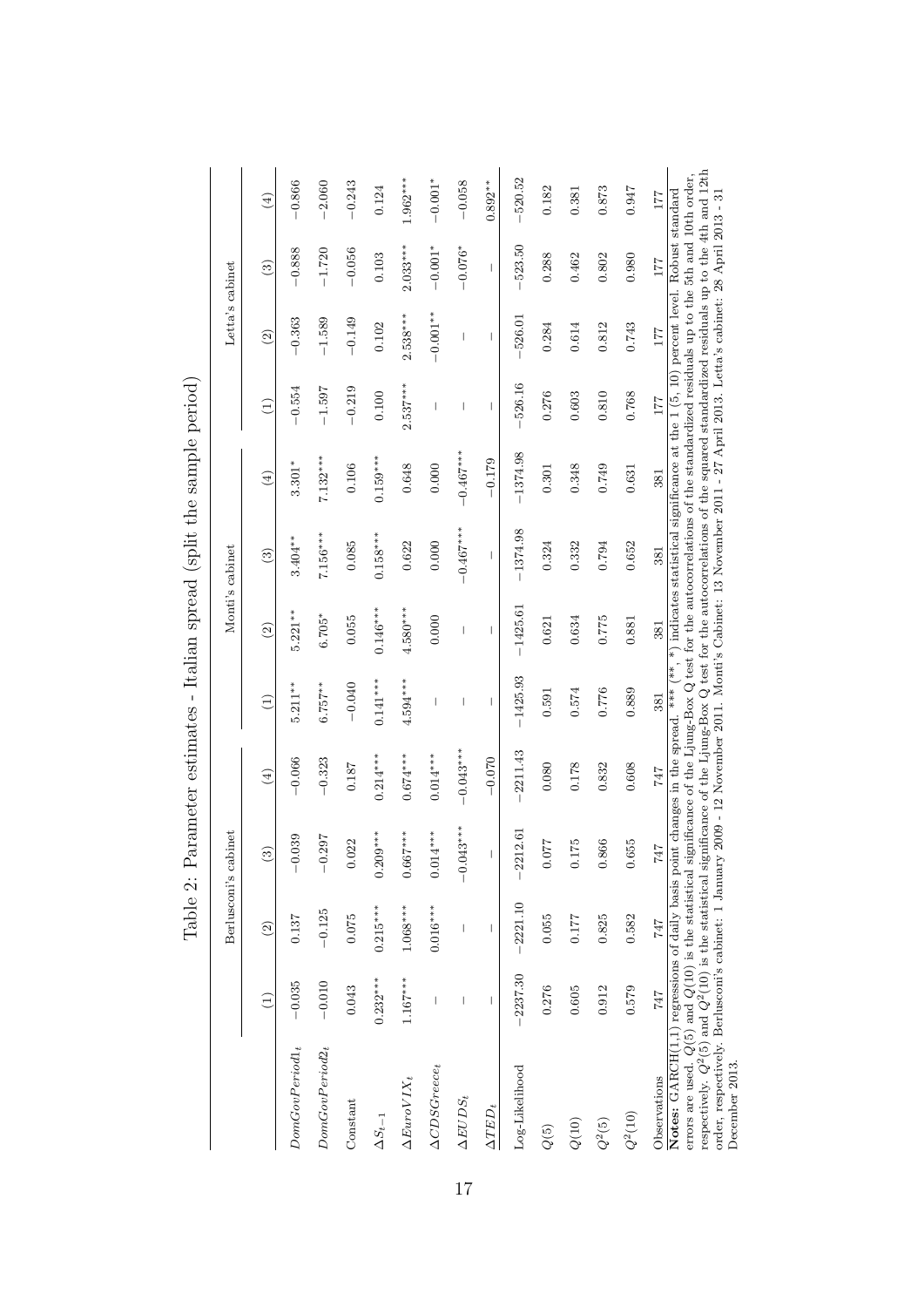|                                                                                                                                                                                                                                                                                                                                                                                                                                                                                                                                                                                                         |            |               | Berlusconi's cabinet     |                                |               |               | Monti's cabinet        |                   |                 | Letta's cabinet |               |                              |
|---------------------------------------------------------------------------------------------------------------------------------------------------------------------------------------------------------------------------------------------------------------------------------------------------------------------------------------------------------------------------------------------------------------------------------------------------------------------------------------------------------------------------------------------------------------------------------------------------------|------------|---------------|--------------------------|--------------------------------|---------------|---------------|------------------------|-------------------|-----------------|-----------------|---------------|------------------------------|
|                                                                                                                                                                                                                                                                                                                                                                                                                                                                                                                                                                                                         |            | $\widehat{2}$ | $\widetilde{\mathbb{S}}$ | $\textcircled{\scriptsize{4}}$ | $\widehat{E}$ | $\widehat{2}$ | $\widehat{\mathbf{c}}$ | $\left( 4\right)$ | $\widehat{\Xi}$ | $\widehat{2}$   | $\widehat{c}$ | $\left( \frac{1}{2} \right)$ |
| $DomGovPos_t$                                                                                                                                                                                                                                                                                                                                                                                                                                                                                                                                                                                           | $-0.178$   | $-0.196$      | $-0.027$                 | 0.009                          | $-4.778**$    | $-4.791**$    | $3.788**$              | $-3.721**$        | $1.692*$        | 1.628           | 1.529         | 1.640                        |
| $DomGovNeg_t$                                                                                                                                                                                                                                                                                                                                                                                                                                                                                                                                                                                           | $-0.745$   | $-0.478$      | 92<br>$-0.5$             | $-0.604$                       | $10.460*$     | $10.338*$     | $9.512**$              | $9.388***$        | $12.493***$     | $12.436**$      | 9.511         | 8.418                        |
| Constant                                                                                                                                                                                                                                                                                                                                                                                                                                                                                                                                                                                                | 0.045      | 0.019         | ග<br>0.01                | 0.023                          | $-0.082$      | $-0.056$      | 0.192                  | 0.074             | $-0.294$        | $-0.417$        | $-0.137$      | $-0.274$                     |
| $\Delta S_{t-1}$                                                                                                                                                                                                                                                                                                                                                                                                                                                                                                                                                                                        | $0.231***$ | $0.214***$    | $0.208***$               | $0.213***$                     | $0.147***$    | $0.151***$    | $0.163***$             | $0.164***$        | 0.088           | 0.089           | 0.092         | $0.112*$                     |
| $\Delta E$ uro $VIX_t$                                                                                                                                                                                                                                                                                                                                                                                                                                                                                                                                                                                  | $1.167***$ | $1.066***$    | $0.666***$               | $0.674***$                     | $4.580***$    | $4.566***$    | 0.627                  | 0.649             | $2.451***$      | $2.452***$      | $2.013***$    | $1.924***$                   |
| $\Delta CDSGreecet$                                                                                                                                                                                                                                                                                                                                                                                                                                                                                                                                                                                     | T          | $0.016***$    | $0.014***$               | $0.014***$                     |               | 0.000         | 0.000                  | 0.000             |                 | $-0.000$        | $-0.000$      | $-0.00$                      |
| $\Delta EUDS_t$                                                                                                                                                                                                                                                                                                                                                                                                                                                                                                                                                                                         |            |               | $-0.043***$              | $-0.043***$                    | I             |               | $-0.464***$            | $-0.464***$       |                 | I               | $-0.073$      | $-0.059$                     |
| $\Delta TED_t$                                                                                                                                                                                                                                                                                                                                                                                                                                                                                                                                                                                          |            |               |                          | $-0.070$                       |               |               |                        | $-0.156$          |                 |                 |               | $0.872**$                    |
| Log-Likelihood                                                                                                                                                                                                                                                                                                                                                                                                                                                                                                                                                                                          | $-2236.92$ | $-2220.95$    | $-2212.47$               | 2212.47                        | $-1425.29$    | $-1425.00$    | $-1374.89$             | $-1374.72$        | 524.61          | 524.54          | $-523.16$     | $-520.27$                    |
| $Q(\boldsymbol{5})$                                                                                                                                                                                                                                                                                                                                                                                                                                                                                                                                                                                     | 0.284      | 0.062         | 0.084                    | 0.087                          | 0.622         | 0.647         | 0.423                  | 0.399             | 0.166           | 0.164           | 0.172         | 0.106                        |
| $Q(10)$                                                                                                                                                                                                                                                                                                                                                                                                                                                                                                                                                                                                 | 0.609      | 0.187         | 0.180                    | 0.183                          | 0.606         | 0.660         | 0.437                  | 0.450             | 0.559           | 0.570           | 0.411         | 0.299                        |
| $Q^2(5)$                                                                                                                                                                                                                                                                                                                                                                                                                                                                                                                                                                                                | 0.922      | 0.853         | 0.889                    | 0.865                          | 0.769         | 0.768         | 0.794                  | 0.757             | 0.981           | 0.980           | 0.871         | 0.910                        |
| $Q^2(10)$                                                                                                                                                                                                                                                                                                                                                                                                                                                                                                                                                                                               | 0.565      | 0.583         | œ<br>0.64                | 0.608                          | 0.915         | 0.907         | 0.707                  | 0.691             | 0.837           | 0.826           | 0.989         | 0.952                        |
| Observations                                                                                                                                                                                                                                                                                                                                                                                                                                                                                                                                                                                            | 747        | 747           | 747                      | 747                            | 381           | 381           | 381                    | 381               | 177             | $177\,$         | 177           | 177                          |
| errors are used. $Q(5)$ and $Q(10)$ is the statistical significance of the Ljung-Box Q test for the autocorrelations of the standardized residuals up to the 5th and 10th order,<br>respectively. $Q^2(5)$ and $Q^2(10)$ is the<br>Notes: $GARCH(1,1)$ regressions of daily basis point changes in the spread. *** (**, *) indicates statistical significance at the 1 (5, 10) percent level. Robust standard<br>order, respectively. Berlusconi's cabinet: 1 January 2009 - 12 November 2011. Monti's Cabinet: 13 November 2011 - 27 April 2013. Letta's cabinet: 28 April 2013 - 31<br>December 2013. |            |               |                          |                                |               |               |                        |                   |                 |                 |               |                              |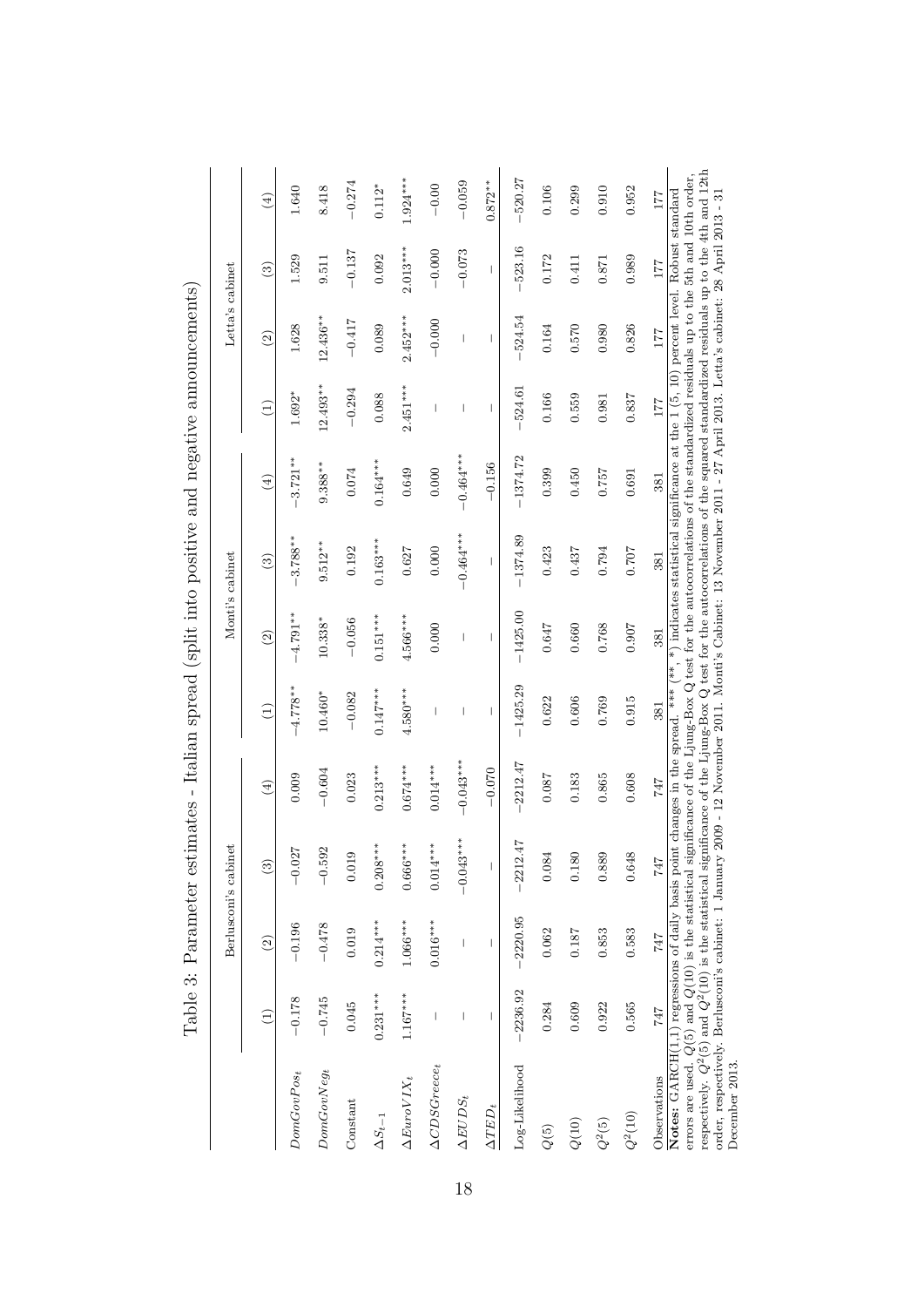|                                                                                                                                                                                                                                                                                                                                                                                                                                                                                                                                                                                                                                           |            | Berlusconi's cabinet |                                |                                                          |                          |                          | Monti's cabinet                                                                                                               |                            |                          |                          | Letta's cabinet          |               |
|-------------------------------------------------------------------------------------------------------------------------------------------------------------------------------------------------------------------------------------------------------------------------------------------------------------------------------------------------------------------------------------------------------------------------------------------------------------------------------------------------------------------------------------------------------------------------------------------------------------------------------------------|------------|----------------------|--------------------------------|----------------------------------------------------------|--------------------------|--------------------------|-------------------------------------------------------------------------------------------------------------------------------|----------------------------|--------------------------|--------------------------|--------------------------|---------------|
|                                                                                                                                                                                                                                                                                                                                                                                                                                                                                                                                                                                                                                           | Ξ          | $\circled{2}$        | $\widehat{\mathcal{E}}$        | $\left( \begin{smallmatrix} 4 \end{smallmatrix} \right)$ | Э                        | $\widehat{\mathfrak{D}}$ | ි)                                                                                                                            | $\left(\frac{1}{2}\right)$ | $\widehat{\Xi}$          | $\widehat{2}$            | $\widehat{c}$            | $\widehat{E}$ |
| $DomGov_t$                                                                                                                                                                                                                                                                                                                                                                                                                                                                                                                                                                                                                                | 0.047      | 0.053                | 0.048                          | 0.027                                                    | $4.640***$               | $4.641***$               | $3.790***$                                                                                                                    | $3.723***$                 | $-0.083$                 | 0.076                    | $-0.176$                 | $-0.324$      |
| Constant                                                                                                                                                                                                                                                                                                                                                                                                                                                                                                                                                                                                                                  | 0.050      | $-0.007$             | 0.016                          | 0.002                                                    | $-0.097$                 | $-0.056$                 | 0.019                                                                                                                         | $-0.048$                   | 0.187                    | 0.217                    | 0.452                    | 0.329         |
| $\Delta Y_{t-1}$                                                                                                                                                                                                                                                                                                                                                                                                                                                                                                                                                                                                                          | $0.109***$ | $0.107***$           | $0.107***$                     | $0.105***$                                               | $0.114***$               | $0.116**$                | $0.138***$                                                                                                                    | $0.139**$                  | 0.073                    | 0.073                    | 0.100                    | 0.098         |
| $\Delta E$ uro $VIX_t$                                                                                                                                                                                                                                                                                                                                                                                                                                                                                                                                                                                                                    | 0.057      | $-0.051$             | $-0.090$                       | $-0.048$                                                 | $3.341***$               | $3.340***$               | 0.588                                                                                                                         | 0.620                      | $2.908***$               | $2.923***$               | $1.065*$                 | 1.064*        |
| $\Delta CDSGreecet$                                                                                                                                                                                                                                                                                                                                                                                                                                                                                                                                                                                                                       |            | $0.014***$           | $0.014***$                     | $0.014***$                                               |                          | 0.000                    | 0.000                                                                                                                         | 0.000                      |                          | $-0.002$                 | $-0.002***$              | $-0.002**$    |
| $\Delta EUDS_t$                                                                                                                                                                                                                                                                                                                                                                                                                                                                                                                                                                                                                           |            |                      | $-0.004$                       | $-0.001$                                                 | I                        | $\overline{\phantom{a}}$ | $-0.327***$                                                                                                                   | $-0.327***$                | ı                        | 1                        | $-0.173***$              | $-0.172***$   |
| $\Delta TED_t$                                                                                                                                                                                                                                                                                                                                                                                                                                                                                                                                                                                                                            | ı          |                      | $\begin{array}{c} \end{array}$ | 0.107                                                    | $\overline{\phantom{a}}$ | $\overline{\phantom{a}}$ | $\overline{\phantom{a}}$                                                                                                      | $-0.123$                   | $\overline{\phantom{a}}$ | $\overline{\phantom{a}}$ | $\overline{\phantom{a}}$ | 0.417         |
| Log-Likelihood                                                                                                                                                                                                                                                                                                                                                                                                                                                                                                                                                                                                                            | $-2228.24$ | $-2216.16$           | $-2216.13$                     | $-2214.02$                                               | $-1369.74$               | $-1369.54$               | $-1339.93$                                                                                                                    | $-1339.81$                 | $-534.15$                | $-533.59$                | 525.74                   | $-524.59$     |
| ${\cal Q}(5)$                                                                                                                                                                                                                                                                                                                                                                                                                                                                                                                                                                                                                             | 0.799      | 0.899                | 0.907                          | 0.874                                                    | 0.678                    | 0.677                    | 0.507                                                                                                                         | 0.497                      | 0.645                    | 0.679                    | 0.772                    | 0.668         |
| $Q(10)$                                                                                                                                                                                                                                                                                                                                                                                                                                                                                                                                                                                                                                   | 0.819      | 0.857                | 0.863                          | 0.867                                                    | 0.561                    | 0.574                    | 0.494                                                                                                                         | 0.502                      | 0.708                    | 0.777                    | 0.705                    | 0.650         |
| $Q^2(5)$                                                                                                                                                                                                                                                                                                                                                                                                                                                                                                                                                                                                                                  | 0.425      | 0.705                | 0.710                          | 0.769                                                    | 0.369                    | 0.372                    | 0.357                                                                                                                         | 0.337                      | 0.374                    | 0.379                    | 0.906                    | 0.914         |
| $Q^2(10)$                                                                                                                                                                                                                                                                                                                                                                                                                                                                                                                                                                                                                                 | 0.615      | 0.560                | 0.570                          | 0.640                                                    | 0.524                    | 0.527                    | 0.362                                                                                                                         | 0.345                      | 0.024                    | 0.016                    | 0.377                    | 0.650         |
| Observations                                                                                                                                                                                                                                                                                                                                                                                                                                                                                                                                                                                                                              | 744        | 744                  | 744                            | 744                                                      | 381                      | 381                      | 381                                                                                                                           | 381                        | 177                      | 177                      | 177                      | 177           |
| up to the 4th and 12th order, respectively. Berlusconi's cabinet: 1 January 2009 - 12 November 2011. Monti's Cabinet: 13 November 2011 - 27 April 2013. Letta's cabinet:<br>level. Robust standard errors are used. $Q(5)$ and $Q(10)$ is the statistical significance of the Ljung-Box Q test for the autocorrelations of the standardized residuals up to<br>Notes: $GART(1,1)$ regressions of daily basis point changes in the 10-year government bond yield. *** (**, *) indicates statistical significance at the 1 (5, 10) percent<br>the 5th and 10th order, respectively. $Q^2(5)$ and $Q^2$<br>28 April 2013 - 31 December 2013. |            |                      |                                |                                                          |                          |                          | $(10)$ is the statistical significance of the Ljung-Box Q test for the autocorrelations of the squared standardized residuals |                            |                          |                          |                          |               |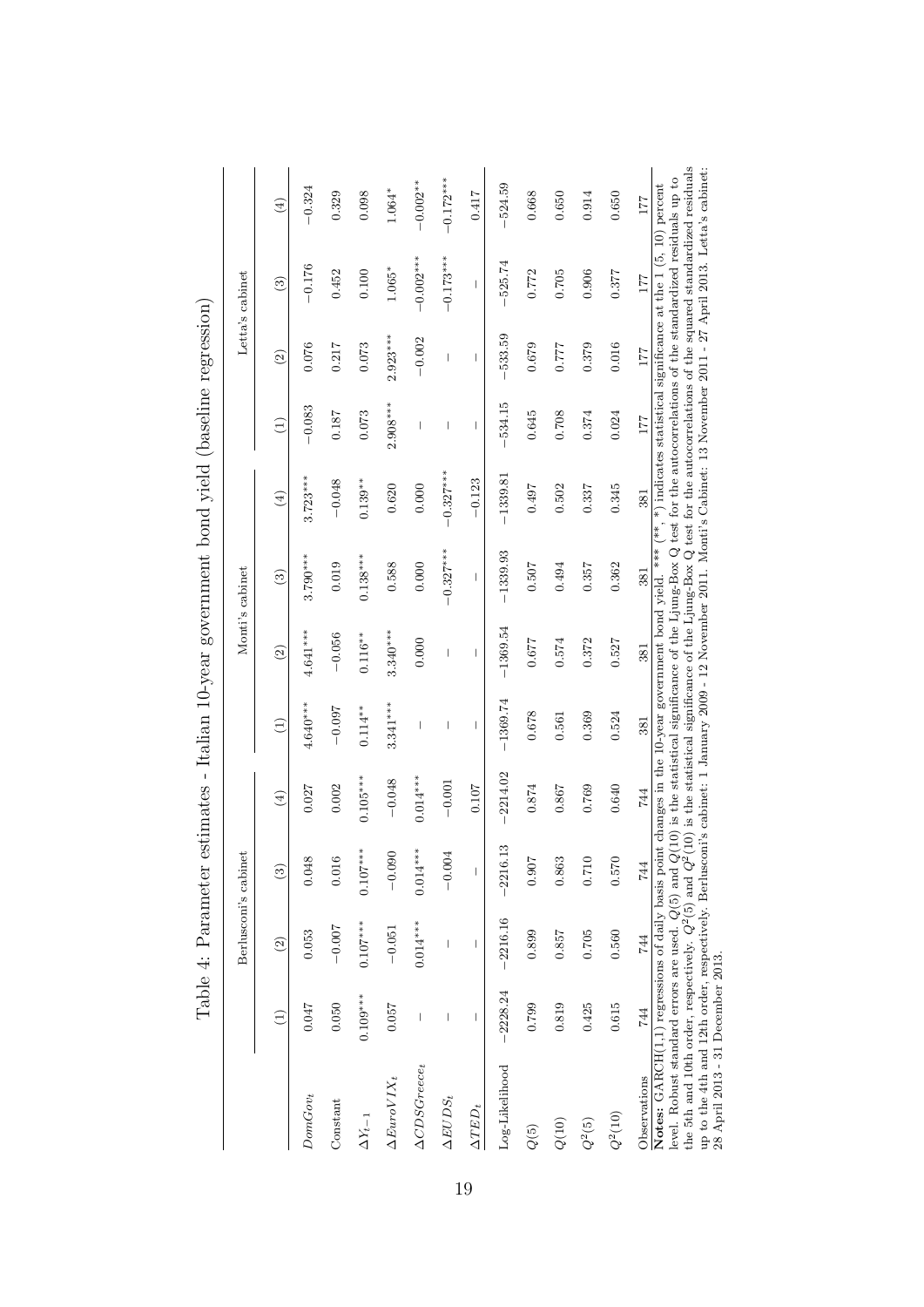|                                                                                                                                                                                                                                                                                                                                                                                                                                                                                                                         |            |               | Berlusconi's cabinet |                                |                          |               | Monti's cabinet                                                                                                                                                                                                                                   |                              |                 |               | Letta's cabinet |               |
|-------------------------------------------------------------------------------------------------------------------------------------------------------------------------------------------------------------------------------------------------------------------------------------------------------------------------------------------------------------------------------------------------------------------------------------------------------------------------------------------------------------------------|------------|---------------|----------------------|--------------------------------|--------------------------|---------------|---------------------------------------------------------------------------------------------------------------------------------------------------------------------------------------------------------------------------------------------------|------------------------------|-----------------|---------------|-----------------|---------------|
|                                                                                                                                                                                                                                                                                                                                                                                                                                                                                                                         | Ξ          | $\widehat{2}$ | $\widehat{c}$        | $\textcircled{\scriptsize{4}}$ | $\widehat{\Xi}$          | $\widehat{2}$ | $\widehat{c}$                                                                                                                                                                                                                                     | $\left( \frac{4}{2} \right)$ | $\widehat{\Xi}$ | $\widehat{2}$ | $\widehat{c}$   | $\widehat{E}$ |
| $\label{eq:domGovPeriod1} Dom \textit{GovPeriod1}_t$                                                                                                                                                                                                                                                                                                                                                                                                                                                                    | 0.419      | 0.630         | 0.619                | 0.694                          | $4.200*$                 | $4.209*$      | $3.039*$                                                                                                                                                                                                                                          | $2.943*$                     | 0.715           | 0.982         | 0.374           | 0.234         |
| $DomGovPeriod2_t$                                                                                                                                                                                                                                                                                                                                                                                                                                                                                                       | $-0.372$   | $-0.508$      | $-0.506$             | $-0.609$                       | $5.315***$               | $5.304*$      | $4.985***$                                                                                                                                                                                                                                        | $4.963***$                   | $-1.196$        | $-1.160$      | $-0.859$        | $-1.174$      |
| Constant                                                                                                                                                                                                                                                                                                                                                                                                                                                                                                                | $-0.011$   | 0.038         | 0.006                | 0.037                          | $-0.091$                 | $-0.064$      | $-0.029$                                                                                                                                                                                                                                          | 0.247                        | 0.207           | 0.193         | 0.327           | 0.389         |
| $\Delta Y_{t-1}$                                                                                                                                                                                                                                                                                                                                                                                                                                                                                                        | $0.112***$ | $0.111***$    | $*$<br>$0.111**$     | $0.114**$                      | $0.113**$                | $0.115**$     | $0.133**$                                                                                                                                                                                                                                         | $0.134***$                   | 0.076           | 0.076         | 0.101           | 0.101         |
| $\Delta E$ uro $VIX_t$                                                                                                                                                                                                                                                                                                                                                                                                                                                                                                  | 0.067      | $-0.033$      | $-0.065$             | 0.027                          | $3.340***$               | $3.340***$    | 0.592                                                                                                                                                                                                                                             | 0.627                        | $2.924***$      | $2.944***$    | 1.109           | $1.260**$     |
| $\Delta CDSGreec_t$                                                                                                                                                                                                                                                                                                                                                                                                                                                                                                     |            | $0.014***$    | $0.014***$           | $0.013**$                      |                          | 0.000         | 0.000                                                                                                                                                                                                                                             | 0.000                        |                 | $-0.002**$    | $-0.002**$      | $-0.002**$    |
| $\Delta EUDS_t$                                                                                                                                                                                                                                                                                                                                                                                                                                                                                                         |            |               | $-0.003$             | 0.001                          | $\overline{\phantom{a}}$ |               | $-0.327***$                                                                                                                                                                                                                                       | $-0.327***$                  | ı               |               | $-0.171***$     | $-0.185***$   |
| $\Delta TED_t$                                                                                                                                                                                                                                                                                                                                                                                                                                                                                                          |            | I             | I                    | $0.117***$                     | L                        | L             | L                                                                                                                                                                                                                                                 | $-0.137$                     | $\mathsf{I}$    | L             | L               | 0.549         |
| Log-Likelihood                                                                                                                                                                                                                                                                                                                                                                                                                                                                                                          | $-2227.55$ | $-2214.82$    | $-2215.07$           | 2212.75                        | $-1369.70$               | $-1369.51$    | $-1339.78$                                                                                                                                                                                                                                        | $-1339.64$                   | 533.98          | 533.83        | 525.70          | $-524.54$     |
| Q(5)                                                                                                                                                                                                                                                                                                                                                                                                                                                                                                                    | 0.816      | 0.877         | 0.884                | 0.803                          | 0.649                    | 0.648         | 0.478                                                                                                                                                                                                                                             | 0.466                        | 0.665           | 0.711         | 0.790           | 0.853         |
| ${\cal Q}(10)$                                                                                                                                                                                                                                                                                                                                                                                                                                                                                                          | 0.819      | 0.827         | 0.832                | 0.802                          | 0.539                    | 0.551         | 0.469                                                                                                                                                                                                                                             | 0.479                        | 0.725           | 0.806         | 0.738           | 747           |
| $Q^2(5)$                                                                                                                                                                                                                                                                                                                                                                                                                                                                                                                | 0.425      | 0.708         | 0.712                | 0.864                          | 0.370                    | 0.373         | 0.361                                                                                                                                                                                                                                             | 0.340                        | 0.395           | 0.407         | 0.910           | 0.889         |
| $Q^2(10)$                                                                                                                                                                                                                                                                                                                                                                                                                                                                                                               | 0.652      | 0.651         | 0.658                | 0.883                          | 0.528                    | 0.530         | 0.376                                                                                                                                                                                                                                             | 0.360                        | 0.023           | 0.014         | 0.376           | 0.016         |
| Observations                                                                                                                                                                                                                                                                                                                                                                                                                                                                                                            | 744        | 744           | 744                  | 744                            | 381                      | 381           | 381                                                                                                                                                                                                                                               | 381                          | $177\,$         | 177           | 177             | 177           |
| the 5th and 10th order, respectively. $Q^2(5)$ and $Q^2(10)$ is the statistical significance of the Ljung-Box $Q$ test for the autocorrelations of the squared standardized residuals<br>up to the 4th and 12th order, respectively. Berlusconi's cabinet: 1 January 2009 - 12 November 2011. Monti's Cabinet: 13 November 2011 - 27 April 2013. Letta's cabinet:<br>Notes: GARCH(1,1) regressions of daily basis point<br>level. Robust standard errors are used. $Q(5)$ and $Q($<br>28 April 2013 - 31 December 2013. |            |               |                      |                                |                          |               | 10) is the statistical significance of the Ljung-Box Q test for the autocorrelations of the standardized residuals up to<br>changes in the 10-year government bond yield. *** (**, *) indicates statistical significance at the 1 (5, 10) percent |                              |                 |               |                 |               |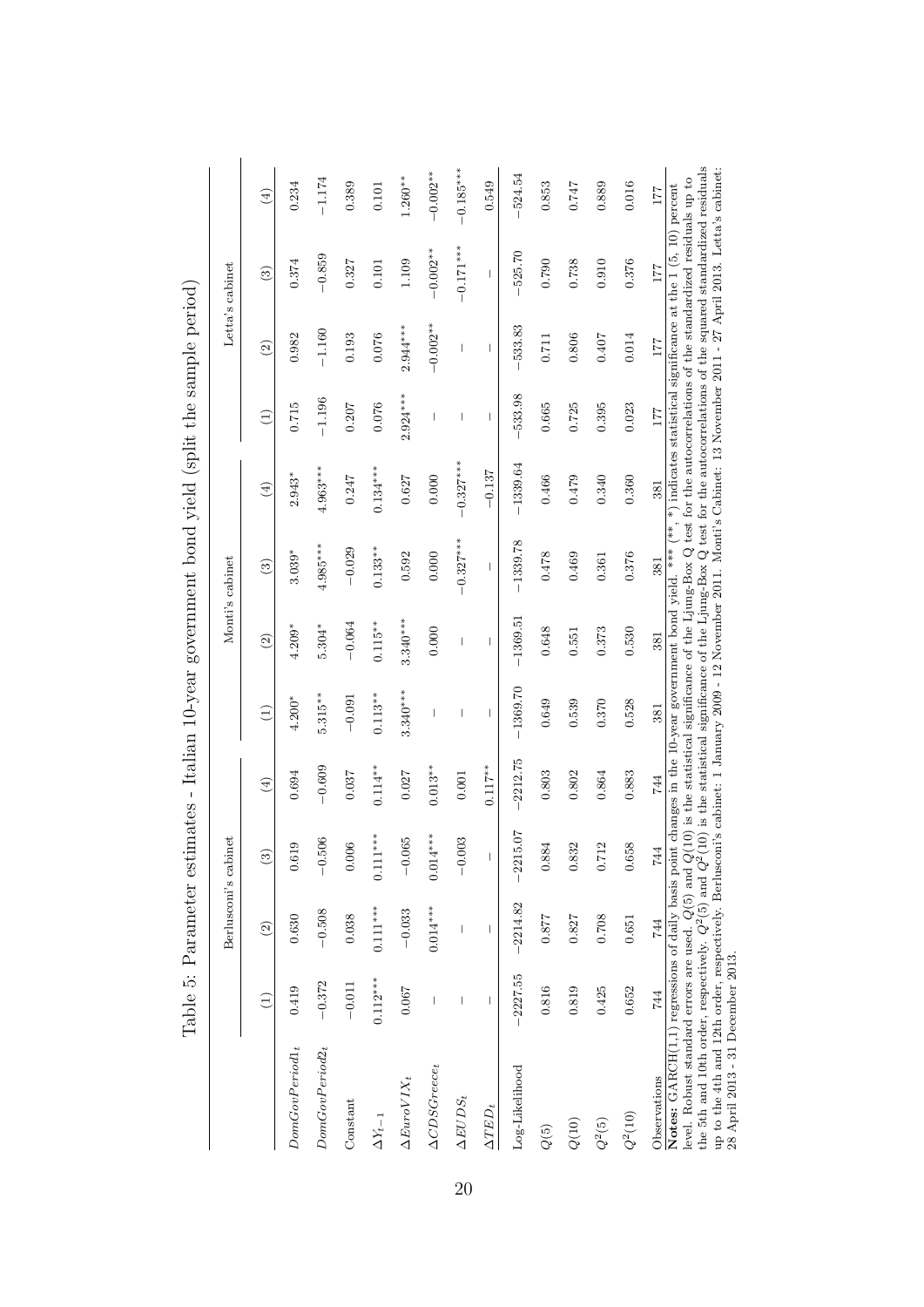|                                                                                                                                                                                                                                                                                                                                                                                                                                                                                                                                                                                                                                           |            | Berlusconi's cabinet |                          |                              |                          |                          | Monti's cabinet                                                                                                               |                                |                 |                          | Letta's cabinet |               |
|-------------------------------------------------------------------------------------------------------------------------------------------------------------------------------------------------------------------------------------------------------------------------------------------------------------------------------------------------------------------------------------------------------------------------------------------------------------------------------------------------------------------------------------------------------------------------------------------------------------------------------------------|------------|----------------------|--------------------------|------------------------------|--------------------------|--------------------------|-------------------------------------------------------------------------------------------------------------------------------|--------------------------------|-----------------|--------------------------|-----------------|---------------|
|                                                                                                                                                                                                                                                                                                                                                                                                                                                                                                                                                                                                                                           | Ξ          | $\widehat{2}$        | $\widehat{c}$            | $\left( \frac{4}{2} \right)$ | $\widehat{\Xi}$          | $\widehat{c}$            | $\widehat{a}$                                                                                                                 | $\textcircled{\scriptsize{4}}$ | $\widehat{\Xi}$ | $\widehat{\Omega}$       | $\widehat{c}$   | $\widehat{E}$ |
| $DomGovPos_t$                                                                                                                                                                                                                                                                                                                                                                                                                                                                                                                                                                                                                             | 0.363      | 0.421                | 0.440                    | 0.418                        | $-3.681*$                | $-3.687***$              | $3.098**$                                                                                                                     | $3.039**$                      | 0.926           | 0.775                    | 0.926           | 1.038         |
| $DomGovNeg_t$                                                                                                                                                                                                                                                                                                                                                                                                                                                                                                                                                                                                                             | 1.263      | 1.602                | 1.651                    | 1.555                        | 9.084                    | $9.065*$                 | 7.484                                                                                                                         | 7.403                          | 10.109          | 9.944                    | 10.237          | 9.437         |
| Constant                                                                                                                                                                                                                                                                                                                                                                                                                                                                                                                                                                                                                                  | 0.029      | $-0.001$             | 0.024                    | 0.045                        | $-0.158$                 | $-0.169$                 | 0.066                                                                                                                         | $-0.103$                       | 0.102           | 0.146                    | 0.262           | 0.223         |
| $\Delta Y_{t-1}$                                                                                                                                                                                                                                                                                                                                                                                                                                                                                                                                                                                                                          | $0.112***$ | $0.110***$           | $0.110***$               | $0.108***$                   | $0.119**$                | $0.121***$               | $0.137***$                                                                                                                    | $0.137***$                     | 0.075           | 0.075                    | 0.099           | 0.097         |
| $\Delta E$ uro $VIX_t$                                                                                                                                                                                                                                                                                                                                                                                                                                                                                                                                                                                                                    | 0.063      | $-0.040$             | $-0.099$                 | $-0.061$                     | $3.313***$               | $3.312***$               | 0.593                                                                                                                         | 0.624                          | $2.790***$      | $2.805***$               | 0.967           | $0.960*$      |
| $\Delta CDSGreecet$                                                                                                                                                                                                                                                                                                                                                                                                                                                                                                                                                                                                                       |            | $0.014***$           | $0.014***$               | $0.014***$                   |                          | 0.000                    | 0.000                                                                                                                         | 0.000                          |                 | $-0.001$                 | $-0.001$        | $-0.002**$    |
| $\Delta EUDS_t$                                                                                                                                                                                                                                                                                                                                                                                                                                                                                                                                                                                                                           |            |                      | $-0.006$                 | $-0.003$                     | 1                        | 1                        | $-0.325***$                                                                                                                   | $-0.324***$                    | I               | $\overline{\phantom{a}}$ | $-0.171***$     | $-0.170***$   |
| $\Delta TED_t$                                                                                                                                                                                                                                                                                                                                                                                                                                                                                                                                                                                                                            |            |                      | $\overline{\phantom{a}}$ | 0.100                        | $\overline{\phantom{a}}$ | $\overline{\phantom{a}}$ | I                                                                                                                             | $-0.124$                       | $\overline{1}$  | 1                        |                 | 0.357         |
| Log-Likelihood                                                                                                                                                                                                                                                                                                                                                                                                                                                                                                                                                                                                                            | $-2227.45$ | $-2214.82$           | $-2214.75$               | 2212.89                      | $-1368.45$               | $-1369.30$               | $-1339.07$                                                                                                                    | $-1338.94$                     | 533.13          | -533.07                  | 525.74          | 523.63        |
| ${\cal Q}(5)$                                                                                                                                                                                                                                                                                                                                                                                                                                                                                                                                                                                                                             | 0.820      | 0.869                | 0.881                    | 0.834                        | 0.673                    | 0.672                    | 0.501                                                                                                                         | 0.490                          | 0.639           | 0.667                    | 0.766           | 0.647         |
| $Q(10)$                                                                                                                                                                                                                                                                                                                                                                                                                                                                                                                                                                                                                                   | 0.827      | 0.827                | 0.835                    | 0.839                        | 0.544                    | 0.554                    | 0.505                                                                                                                         | 0.513                          | 0.765           | 0.813                    | 0.763           | 0.696         |
| $Q^2(5)$                                                                                                                                                                                                                                                                                                                                                                                                                                                                                                                                                                                                                                  | 0.314      | 0.636                | 0.642                    | 0.686                        | 0.350                    | 0.353                    | 0.345                                                                                                                         | 0.323                          | 0.415           | 0.448                    | 0.982           | 0.960         |
| $Q^2(10)$                                                                                                                                                                                                                                                                                                                                                                                                                                                                                                                                                                                                                                 | 0.608      | 0.693                | 0.713                    | 0.729                        | 0.591                    | 0.594                    | 0.383                                                                                                                         | 0.364                          | 0.073           | 0.059                    | 0.466           | 0.351         |
| Observations                                                                                                                                                                                                                                                                                                                                                                                                                                                                                                                                                                                                                              | 744        | 744                  | 744                      | 744                          | 381                      | 381                      | 381                                                                                                                           | 381                            | 177             | 177                      | 177             | 177           |
| up to the 4th and 12th order, respectively. Berlusconi's cabinet: 1 January 2009 - 12 November 2011. Monti's Cabinet: 13 November 2011 - 27 April 2013. Letta's cabinet<br>level. Robust standard errors are used. $Q(5)$ and $Q(10)$ is the statistical significance of the Ljung-Box Q test for the autocorrelations of the standardized residuals up to<br>Notes: $GARCH(1,1)$ regressions of daily basis point changes in the 10-year government bond yield. *** (**, *) indicates statistical significance at the 1 (5, 10) percent<br>the 5th and 10th order, respectively. $Q^2(5)$ and $Q^2$<br>28 April 2013 - 31 December 2013. |            |                      |                          |                              |                          |                          | $(10)$ is the statistical significance of the Ljung-Box Q test for the autocorrelations of the squared standardized residuals |                                |                 |                          |                 |               |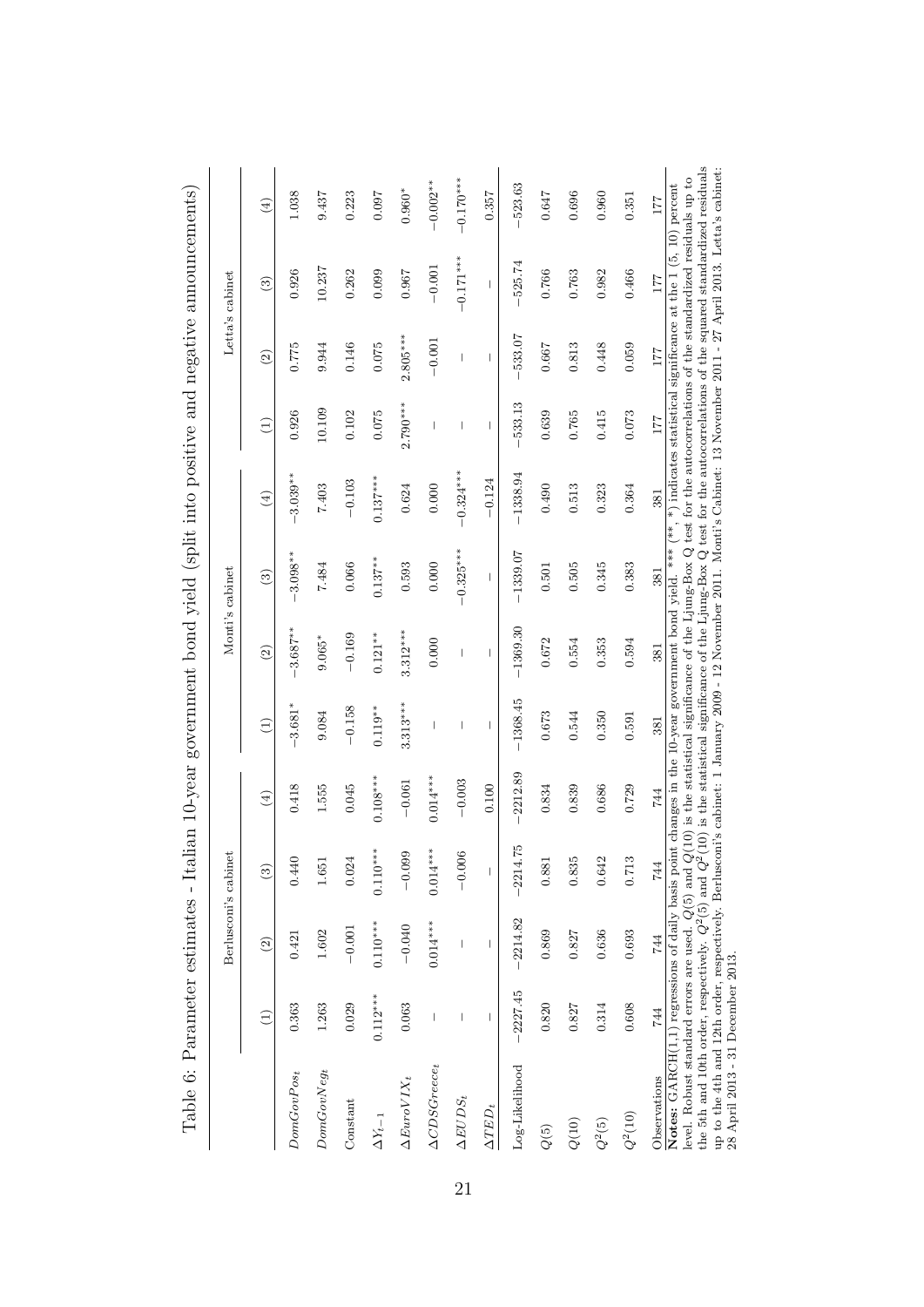## Appendix: The Data

Data on fiscal policy communications are obtained through the ECB Real Time Information System, which includes news media releases from the following agencies: Bloomberg, Reuters, Dow Jones Newswires and Market News International.

Financial daily data are obtained from the Thomson Reuters-Datastream database:

- Long-term bond yield for Italy: Italy Benchmark Bond 10 YR Redemption Yield (Datastream mnemonic: ITBRYLD)
- Long-term bond yield for Germany: Germany Benchmark Bond 10 YR Redemption Yield (Datastream mnemonic: BDBRYLD)
- EuroVIX: VSTOXX volatility index (Datastream mnemonic: VSTOXXI)
- CDS Greece: Greece Senior 10 Year Credit Default Swap (Datastream mnemonic: GRGVTSX)
- Total stock market index for the EU: EU-DS Market (Datastream mnemonic: TOTMKEU)
- TED spread: TED spread rate middle rate (Datastream mnemonic: TRTEDSP)

Data on ECB non-standard monetary policy events are collected using the dataset in [Falagiarda and Reitz](#page-13-6) [\(2013\)](#page-13-6), which has been extended to include measures announced in 2013.